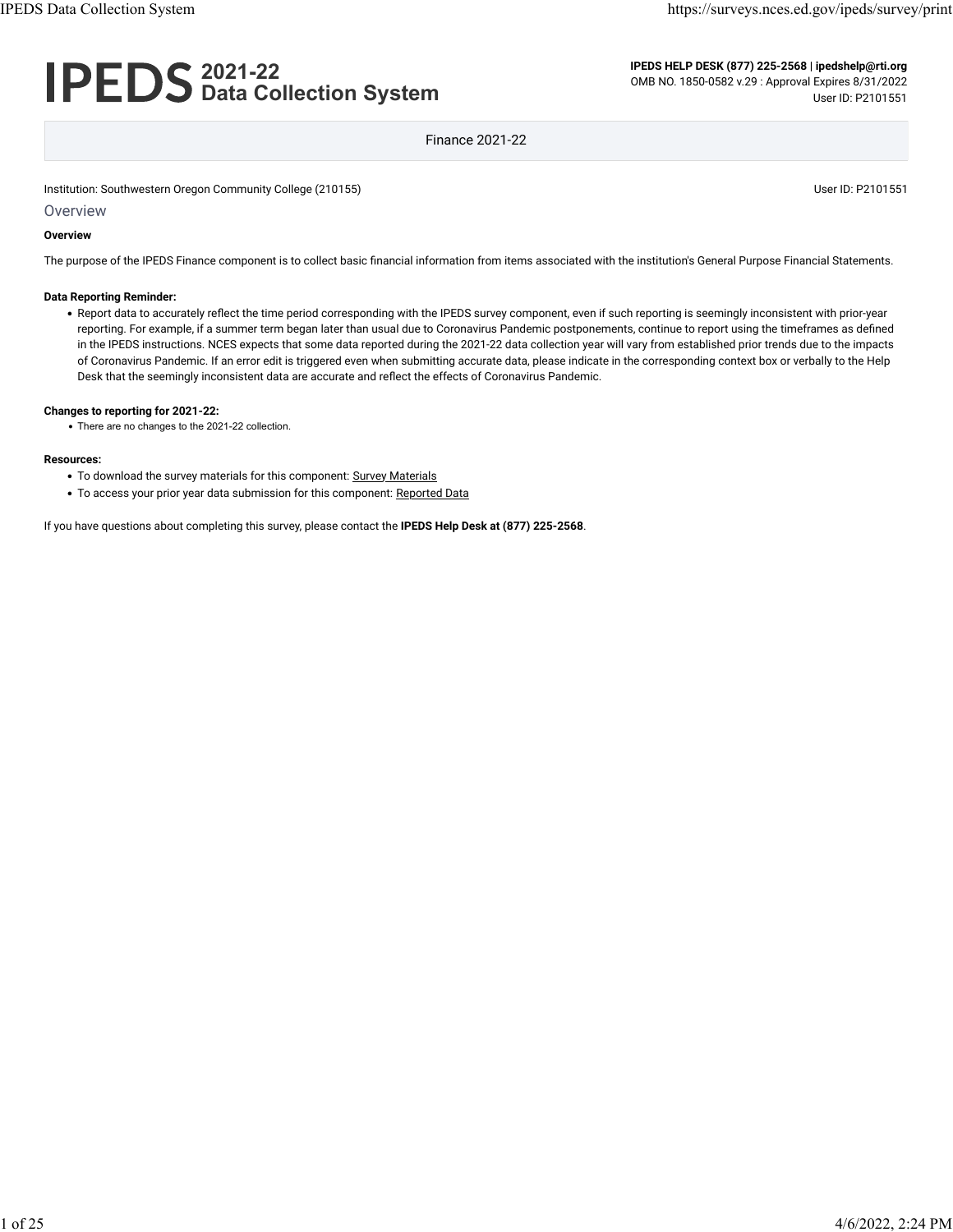#### Finance - Public Institutions' Reporting Standard

#### **Reporting Standard**

#### **Please indicate which reporting standards are used to prepare your financial statements:**

- GASB (Governmental Accounting Standards Board), using standards of GASB 34 & 35
- FASB (Financial Accounting Standards Board)

Please consult your business officer for the correct response before saving this screen. Your response to this question will determine the forms you will receive for reporting finance data.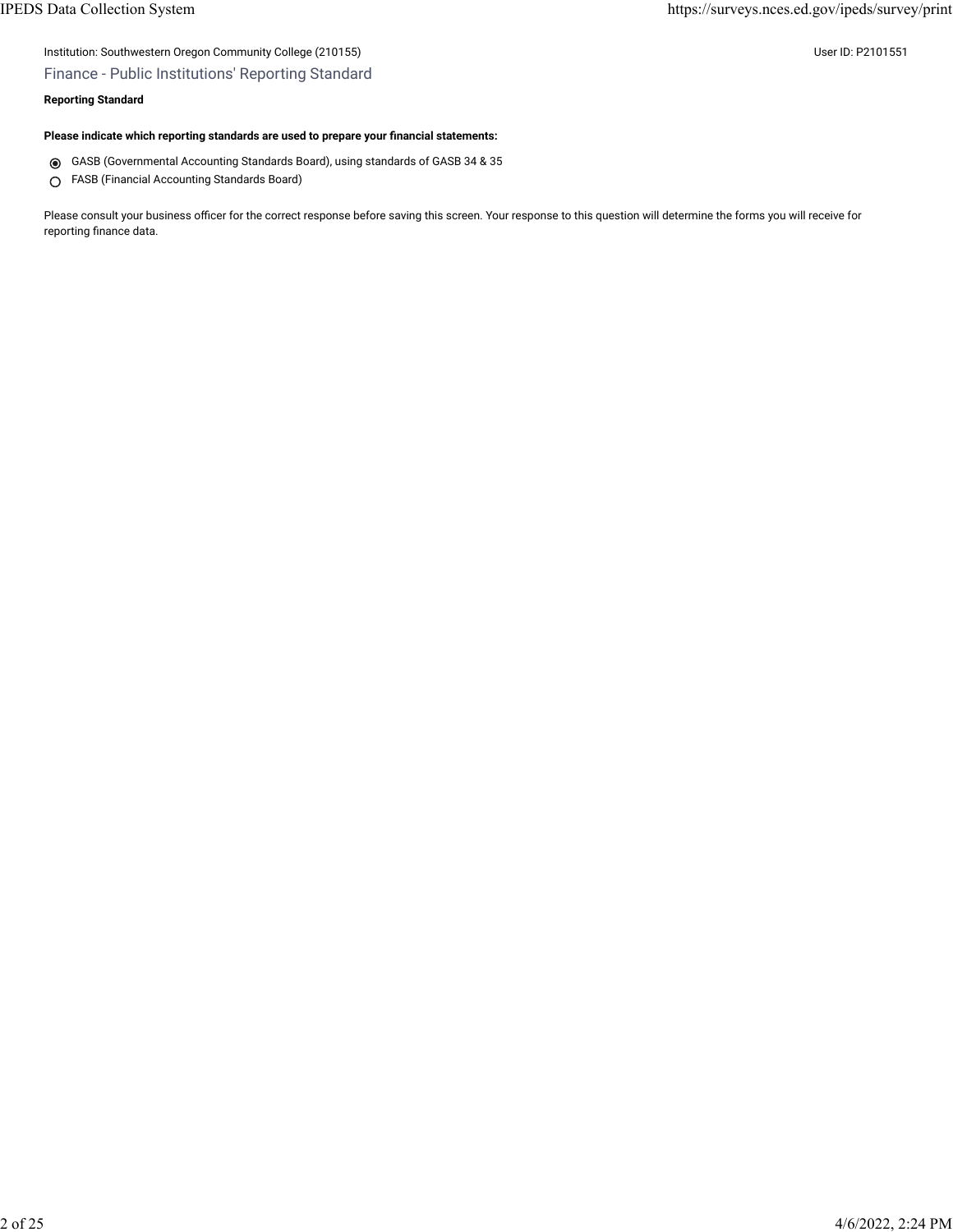#### Institution: Southwestern Oregon Community College (210155) Community College (210155)

## Finance - Public Institutions Using GASB Standards

#### **General Information: GASB-Reporting Institutions (aligned form)**

Reporting Reminder:

- To the extent possible, the finance data requested in this report should be provided from your institution's audited General Purpose Financial Statements (GPFS).
- Please refer to the instructions specific to each screen of the survey for details and references.

#### **1. Fiscal Year Calendar**

This report covers financial activities for the 12-month fiscal year: (The fiscal year reported should be the most recent fiscal year ending before October 1, 2021.)

| Beginning: month/year (MMYYYY)  | :Aonth | Year:<br>2020 |
|---------------------------------|--------|---------------|
| And ending: month/year (MMYYYY) | /lonth | 2021<br>Year: |

#### **2. [Audit Opinion](javascript:openglossary(727))**

Did your institution receive an unqualified opinion on its General Purpose Financial Statements from your auditor for the fiscal year noted above? (If your institution is audited only in combination with another entity, answer this question based on the audit of that entity.)

- $\circledcirc$ Unqualified
- Qualified (Explain in box below)  $\circ$
- Don't know OR in progress (Explain in box below)  $\circ$

#### **3. Reporting Model**

GASB Statement No. 34 offers three alternative reporting models for special-purpose governments like colleges and universities. Which model is used by your institution?

- $\odot$ Business-type activities
- Governmental Activities  $\bigcirc$
- Governmental Activities with Business-Type Activities  $\circ$

#### **4. Intercollegiate Athletics**

a) If your institution participates in intercollegiate athletics, are the expenses accounted for as auxiliary enterprises or treated as student services?

- Auxiliary enterprises
- Student services
- O Does not participate in intercollegiate athletics
- $\bigcirc$  Other (specify in box below)

b) If your institution participates in intercollegiate athletics, indicate the category where these revenues are included (check all that apply):

- $\blacktriangleright$  Sales and services of educational activities
- $\Box$  Sales and services of auxiliary enterprises
- $\Box$  Does not have intercollegiate athletics revenue
- $\Box$  Other (specify in box below)

#### **5. Endowment Assets**

No

Does this institution or any of its foundations or other affiliated organizations own [endowment assets](javascript:openglossary(197)) ?

- $\circ$
- Yes (report endowment assets)

#### **6. Pension**

Does your institution include defined benefit pension liabilities, expenses, and/or deferrals in its General Purpose Financial Statements?

- $\circ$ No
- Yes  $\odot$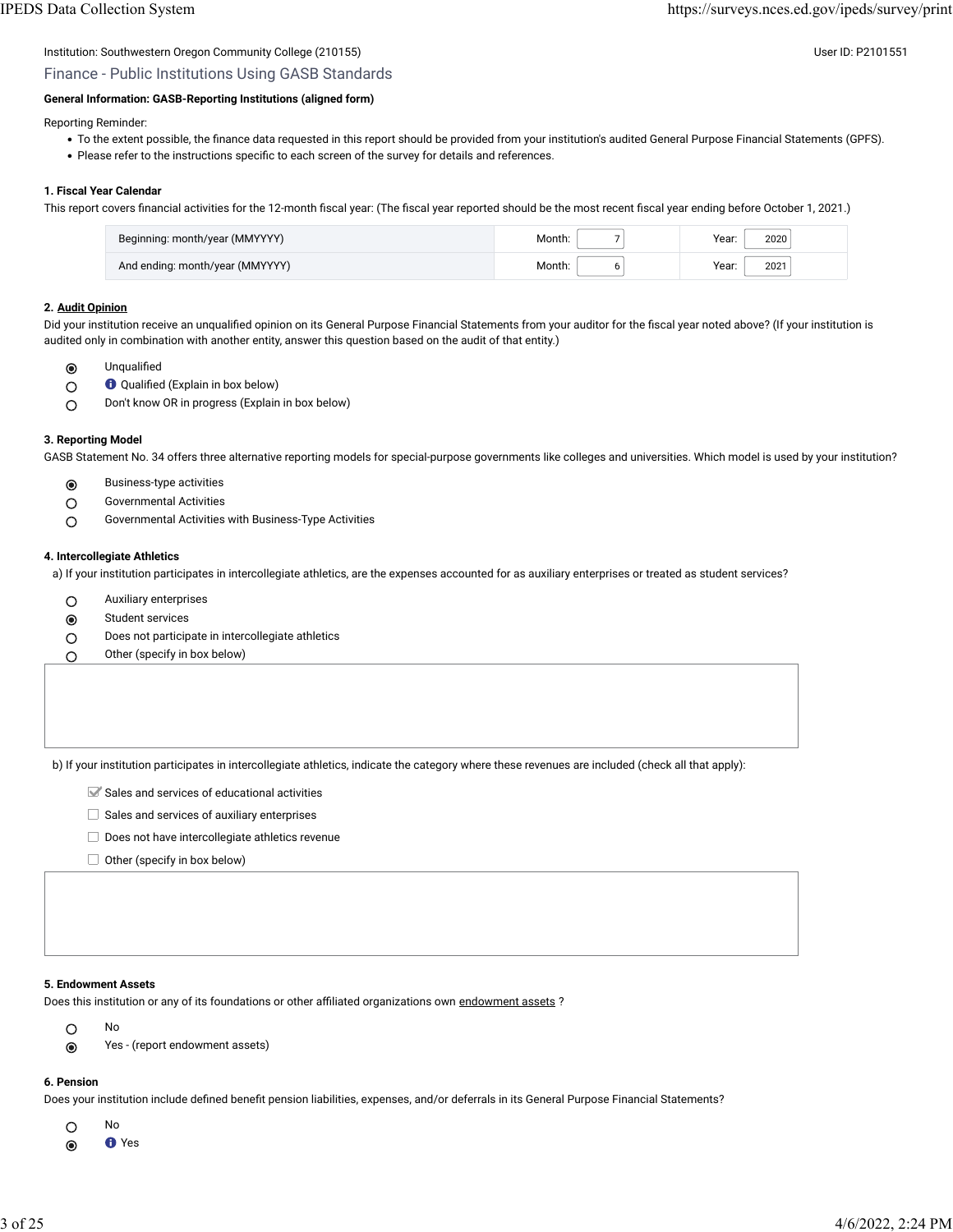#### **7. Postemployment Benefits Other than Pension (OPEB)**

Does your institution include postemployment benefits other than pension (OPEB) liabilities, expenses, and/or deferrals in its General Purpose Financial Statements?

- $\circ$ No
- $\odot$ Yes

You may use the box below to provide additional context for the data you have reported above. Context notes will be posted on the College Navigator website. Therefore, you should write all context notes using proper grammar (e.g., complete sentences with punctuation) and common language that can be easily understood by students and parents (e.g., spell out acronyms).

The endowment assets are held by the Foundation, a discrete component established specifically to support the College.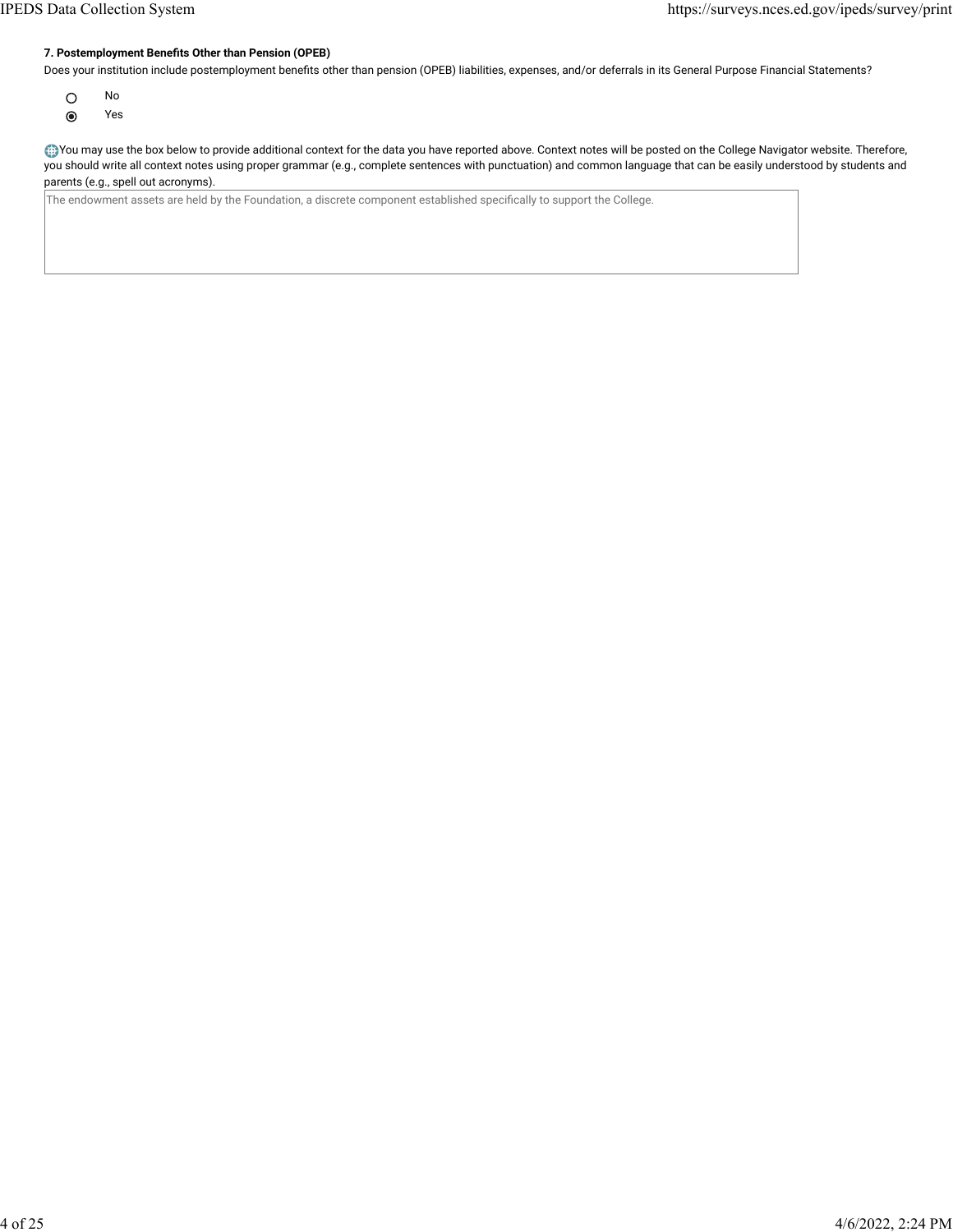Part A - Statement of Net Position Page 1

|          | Fiscal Year: July 1, 2020 - June 30, 2021<br>If your institution is a parent institution then the amounts reported in Parts A and D should include ALL of your child institutions |                                       |                   |
|----------|-----------------------------------------------------------------------------------------------------------------------------------------------------------------------------------|---------------------------------------|-------------------|
| Line no. |                                                                                                                                                                                   | Current year amount                   | Prior year amount |
|          | <b>Assets</b>                                                                                                                                                                     |                                       |                   |
| 01       | Total current assets                                                                                                                                                              | 9,993,837                             | 15,576,976        |
|          |                                                                                                                                                                                   |                                       |                   |
| 31       | Depreciable capital assets, net of depreciation                                                                                                                                   | 42,580,442                            | 33,152,223        |
| 04       | Other noncurrent assets<br>CV=[A05-A31]                                                                                                                                           | 26,271,887                            | 30,937,607        |
| 05       | Total noncurrent assets                                                                                                                                                           | 68,852,329                            | 64,089,830        |
|          |                                                                                                                                                                                   |                                       |                   |
| 06       | <b>Total assets</b><br>CV=(A01+A05)                                                                                                                                               | 78,846,166                            | 79,666,806        |
| 19       | <b>Deferred outflows of resources</b>                                                                                                                                             | 6,057,104                             | 4,606,443         |
|          |                                                                                                                                                                                   |                                       |                   |
|          | <b>Liabilities</b>                                                                                                                                                                |                                       |                   |
| 07       | Long-term debt, current portion                                                                                                                                                   | 2,433,445                             | 2,680,505         |
| 08       | Other current liabilities<br>CV=(A09-A07)                                                                                                                                         | 4,187,735                             | 4,966,766         |
| 09       | Total current liabilities                                                                                                                                                         | 6,621,180                             | 7,647,271         |
| 10       | Long-term debt                                                                                                                                                                    | 50,506,850                            | 53,123,618        |
|          | Other noncurrent liabilities                                                                                                                                                      |                                       |                   |
| 11       | CV=(A12-A10)                                                                                                                                                                      | 22,838,948                            | 19,250,513        |
| 12       | Total noncurrent liabilities                                                                                                                                                      | 73,345,798                            | 72,374,131        |
|          |                                                                                                                                                                                   |                                       |                   |
| 13       | <b>Total liabilities</b><br>CV=(A09+A12)                                                                                                                                          | 79,966,978                            | 80,021,402        |
| 20       | Deferred inflows of resources                                                                                                                                                     | 2,261,485                             | 1,976,613         |
|          |                                                                                                                                                                                   |                                       |                   |
|          | <b>Net Position</b>                                                                                                                                                               |                                       |                   |
| 14       | Invested in capital assets, net of related debt                                                                                                                                   | 21,219,182                            | 20,834,673        |
| 15       | Restricted-expendable                                                                                                                                                             | $\pmb{0}$                             | 133,249           |
| 16       | Restricted-nonexpendable                                                                                                                                                          | $\pmb{0}$                             | $\mathbf 0$       |
| 17       | Unrestricted<br>CV=[A18-(A14+A15+A16)]                                                                                                                                            | $-18,544,375$<br>$\blacktriangledown$ | $-18,692,688$     |
| $18\,$   | <b>Net position</b><br>CV=[(A06+A19)-(A13+A20)]                                                                                                                                   | 2,674,807                             | 2,275,234         |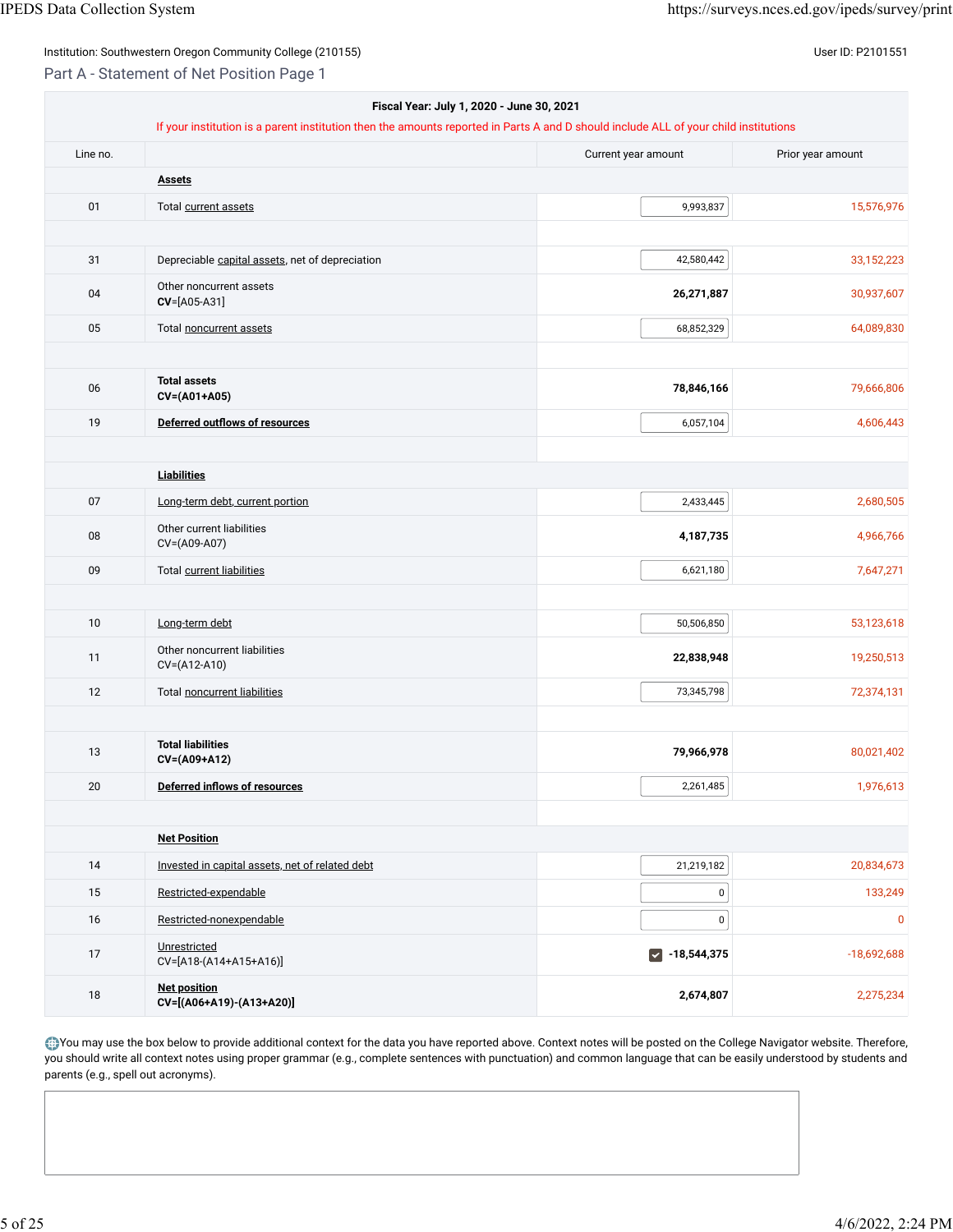#### Part A - Statement of Net Position Page 2

| Fiscal Year: July 1, 2020 - June 30, 2021 |                                                                       |                       |                                     |  |  |
|-------------------------------------------|-----------------------------------------------------------------------|-----------------------|-------------------------------------|--|--|
| Line No.                                  | Description                                                           | <b>Ending balance</b> | Prior year<br><b>Ending balance</b> |  |  |
|                                           | <b>Capital Assets</b>                                                 |                       |                                     |  |  |
| 21                                        | Land and land improvements                                            | 835,000               | 835,000                             |  |  |
| 22                                        | Infrastructure                                                        | U                     | $\overline{0}$                      |  |  |
| 23                                        | <b>Buildings</b>                                                      | 65,209,890            | 53,991,591                          |  |  |
| 32                                        | Equipment, including art and library collections                      | 7,857,836             | 7,545,221                           |  |  |
| 27                                        | Construction in progress                                              | 25,061,097            | 29,712,470                          |  |  |
|                                           | <b>Total for Plant, Property and Equipment</b><br>$CV = (A21 +  A27)$ | 98,963,823            | 92,084,282                          |  |  |
| 28                                        | <b>Accumulated depreciation</b>                                       | 30,354,865            | 28,279,029                          |  |  |
| 33                                        | Intangible assets, net of accumulated amortization                    | 40,288                | 67,146                              |  |  |
| 34                                        | Other capital assets                                                  | 0                     | $\overline{0}$                      |  |  |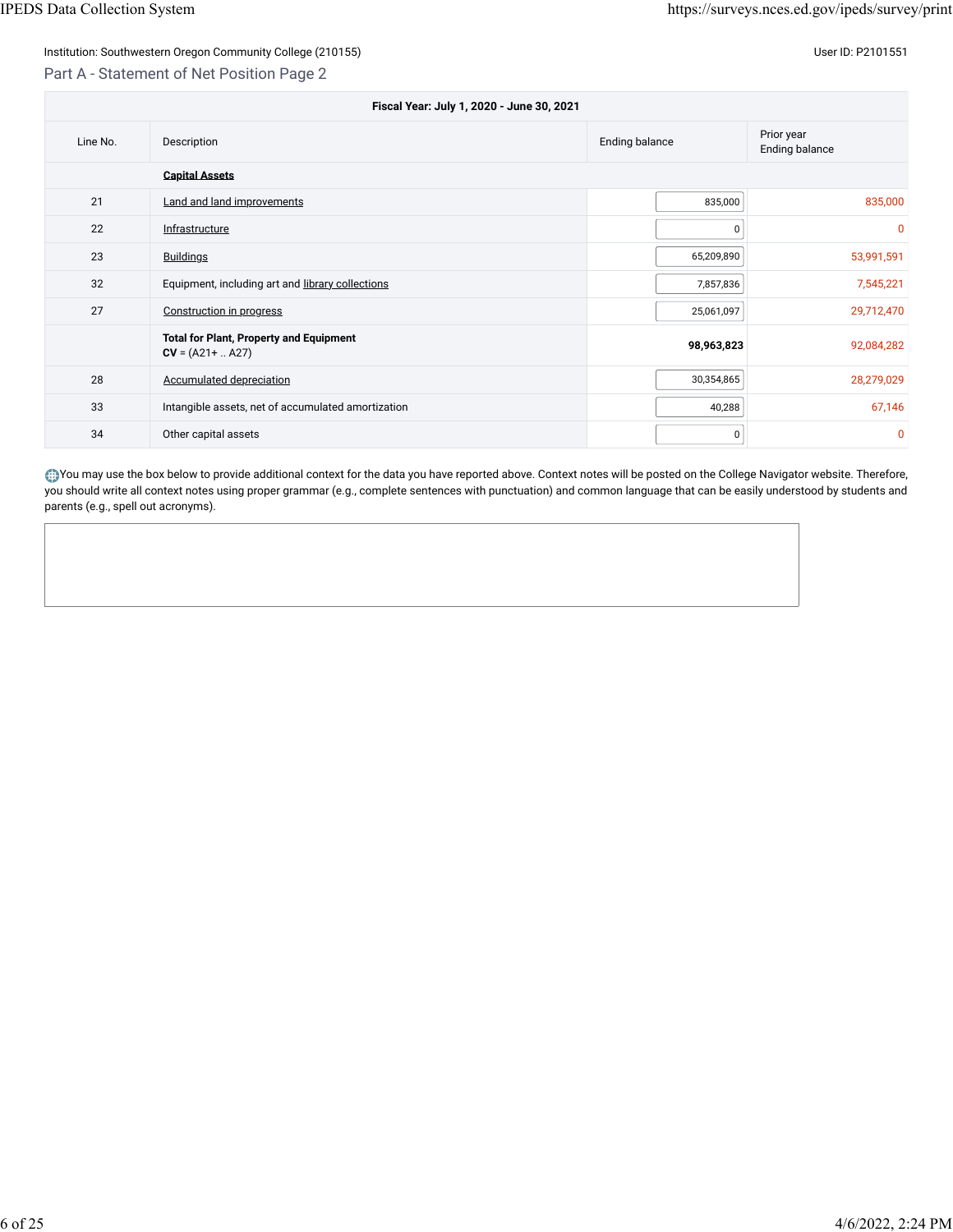#### Part D - Summary of Changes In Net Position

| Fiscal Year: July 1, 2020 - June 30, 2021 |                                                                                                                                      |                     |                   |  |  |  |
|-------------------------------------------|--------------------------------------------------------------------------------------------------------------------------------------|---------------------|-------------------|--|--|--|
|                                           | If your institution is a parent institution then the amounts reported in Parts A and D should include ALL of your child institutions |                     |                   |  |  |  |
| Line No.                                  | Description                                                                                                                          | Current year amount | Prior year amount |  |  |  |
| 01                                        | Total revenues and other additions for this institution AND all of its child institutions                                            | 36,510,510          | 42,527,094        |  |  |  |
|                                           |                                                                                                                                      |                     |                   |  |  |  |
| 02                                        | Total expenses and deductions for this institution AND all of its child institutions                                                 | 36,110,937          | 36,004,020        |  |  |  |
|                                           |                                                                                                                                      |                     |                   |  |  |  |
| 03                                        | Change in net position during year<br>$CV = (D01-D02)$                                                                               | 399,573             | 6,523,074         |  |  |  |
| 04                                        | Net position beginning of year for this institution AND all of its child institutions                                                | 2,275,234           | $-4,247,840$      |  |  |  |
| 05                                        | Adjustments to beginning net position and other gains or losses<br>$CV=[D06-(D03+D04)]$                                              | O                   | $\Omega$          |  |  |  |
| 06                                        | Net position end of year for this institution AND all of its child institutions (from A18)                                           | 2,674,807           | 2,275,234         |  |  |  |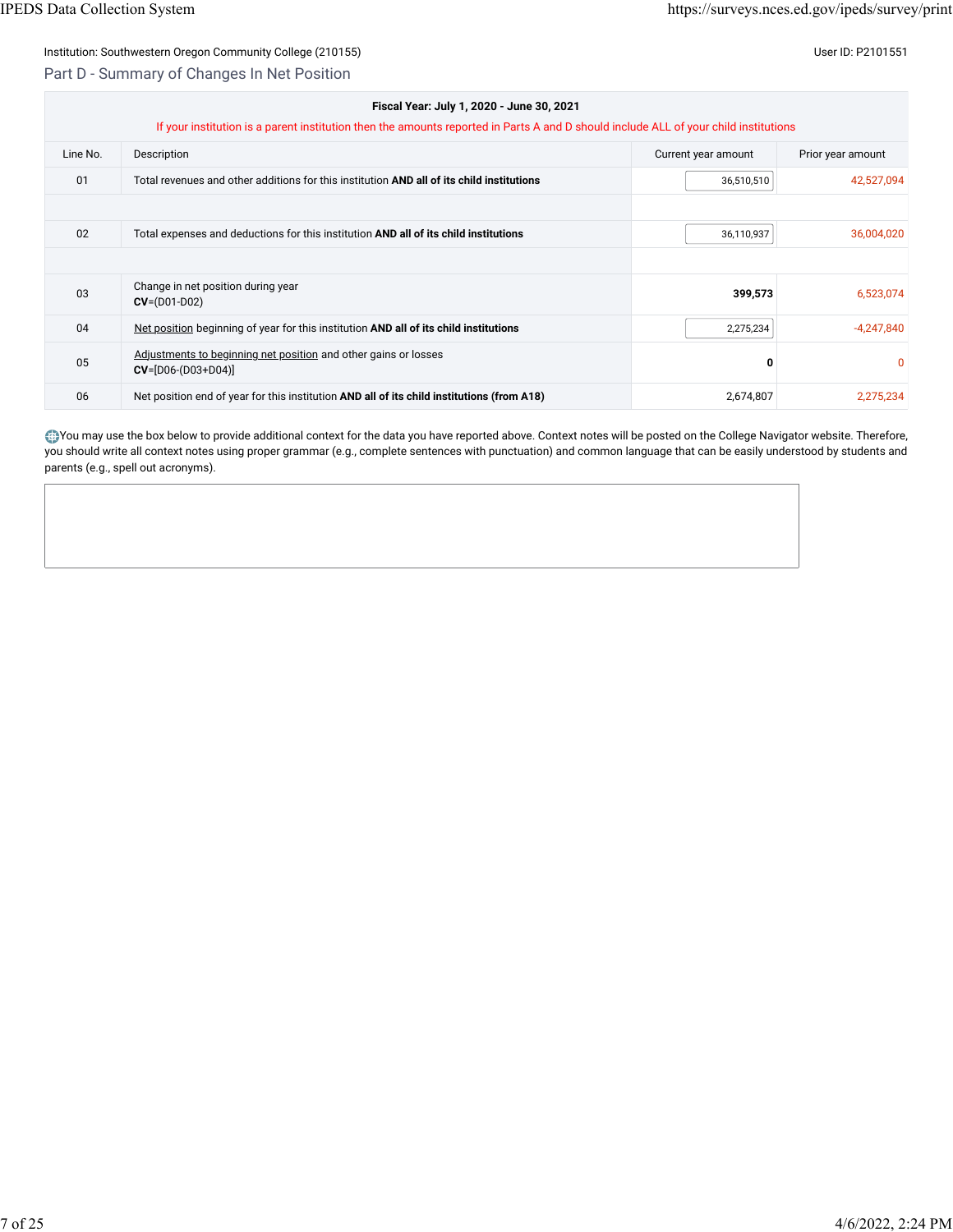Part E-1 - Scholarships and Fellowships

|          | Fiscal Year: July 1, 2020 - June 30, 2021<br>Do not report Federal Direct Student Loans (FDSL) anywhere in this section.                                                  |                       |                     |                   |
|----------|---------------------------------------------------------------------------------------------------------------------------------------------------------------------------|-----------------------|---------------------|-------------------|
| Line No. | Scholarships and Fellowships                                                                                                                                              |                       | Current year amount | Prior year amount |
| 01       | Pell grants (federal)                                                                                                                                                     |                       | 2,356,585           | 2,882,263         |
| 02       | Other federal grants (Do NOT include FDSL amounts)                                                                                                                        | $\blacktriangleright$ | 143,863             | 92,445            |
| 03       | Grants by state government                                                                                                                                                |                       | 985,266             | 1,150,518         |
| 04       | Grants by local government                                                                                                                                                |                       | 0                   | $\Omega$          |
| 05       | Institutional grants from restricted resources                                                                                                                            |                       | 314,154             | 292,766           |
| 06       | Institutional grants from unrestricted resources<br>$CV=[E07-(E01++E05)]$                                                                                                 |                       | 1,300,966           | 1,333,066         |
| 07       | Total revenue that funds scholarships and fellowships                                                                                                                     |                       | 5,100,834           | 5,751,058         |
|          |                                                                                                                                                                           |                       |                     |                   |
|          | <b>Discounts and Allowances</b>                                                                                                                                           |                       |                     |                   |
| 08       | Discounts and allowances applied to tuition and fees                                                                                                                      |                       | 1,177,443           | 1,204,614         |
| 09       | Discounts and allowances applied to sales and services of<br>auxiliary enterprises                                                                                        |                       | 103,520             | 100,758           |
| 10       | Total discounts and allowances<br>$CV = (E08 + E09)$                                                                                                                      |                       | 1,280,963           | 1,305,372         |
|          |                                                                                                                                                                           |                       |                     |                   |
| 11       | Net scholarships and fellowships expenses after deducting<br>discounts and allowances<br>CV= (E07-E10) This amount will be carried forward to C10 of the expense section. |                       | 3,819,871           | 4,445,686         |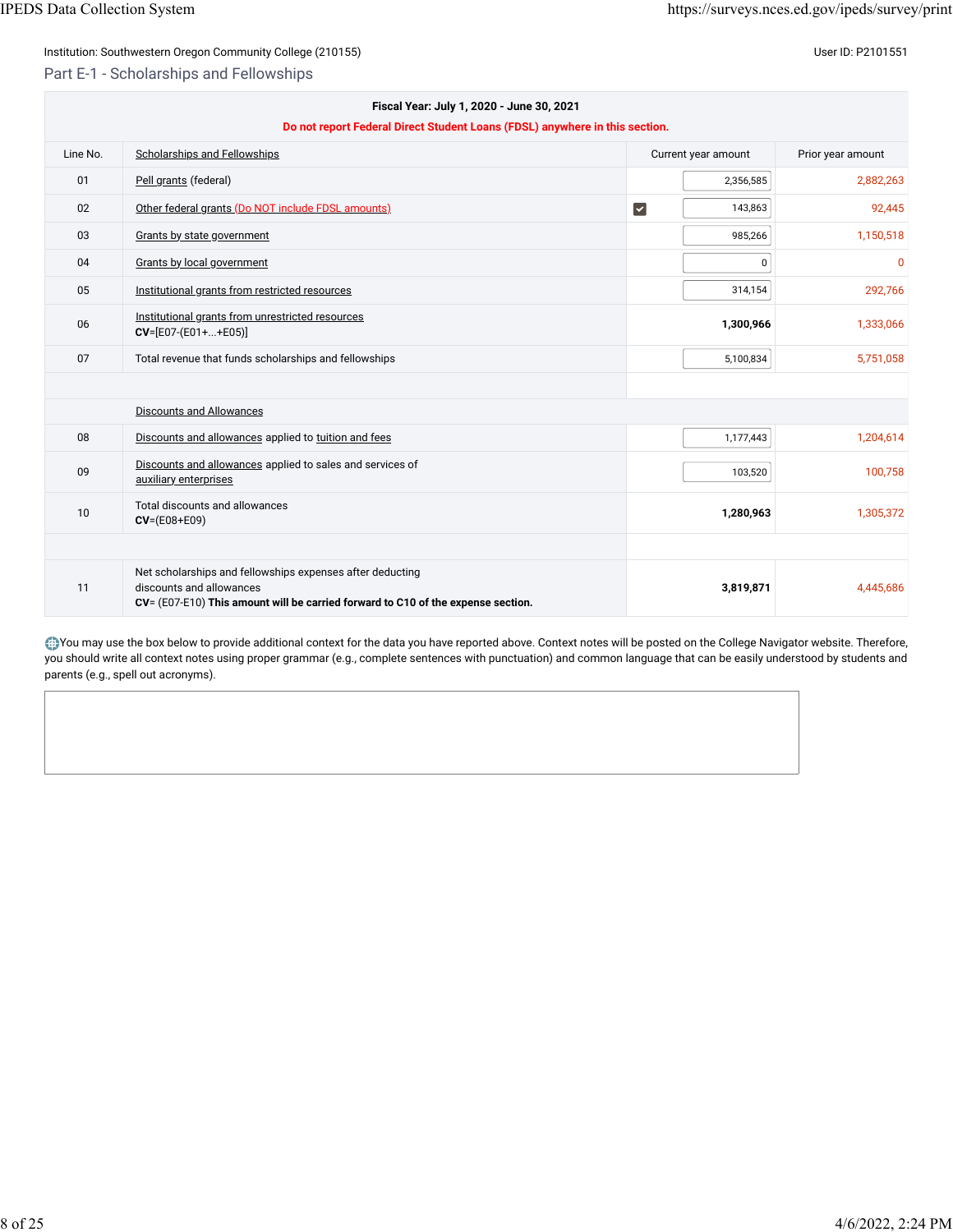## Institution: Southwestern Oregon Community College (210155) Contract the Contract of Contract of Community College (210155)

## Part E-2 - Sources of Discounts and Allowances

|             | Fiscal Year: July 1, 2020 - June 30, 2021                  |                                          |                      |                                               |                      |                            |                      |
|-------------|------------------------------------------------------------|------------------------------------------|----------------------|-----------------------------------------------|----------------------|----------------------------|----------------------|
|             | Amount of Source Applied to:                               |                                          |                      |                                               |                      |                            |                      |
| Line<br>No. | Source of Discounts and Allowances                         | Tuition and fees discounts<br>allowances |                      | Auxiliary enterprises discounts<br>allowances |                      | Total discounts allowances |                      |
|             |                                                            | Current year<br>amount                   | Prior year<br>amount | Current year<br>amount                        | Prior year<br>amount | Current year<br>amount     | Prior year<br>amount |
| 12          | Pell grants (federal)                                      | 0                                        | $\Omega$             | 0                                             | $\mathbf{0}$         | 0                          | $\Omega$             |
| 13          | Other federal grants (Do NOT include<br>FDSL amounts)      | $\mathbf 0$                              | $\mathbf{0}$         | 0                                             | $\mathbf{0}$         | $\Omega$                   | $\mathbf{0}$         |
| 14          | Grants by state government                                 | $\mathbf 0$                              | $\Omega$             | $\Omega$                                      | $\mathbf{0}$         | $\Omega$                   | $\mathbf{0}$         |
| 15          | Grants by local government                                 | $\mathbf 0$                              | $\mathbf{0}$         | $\Omega$                                      | $\Omega$             | <sup>0</sup>               | $\Omega$             |
| 16          | Endowments and gifts                                       | 0                                        | $\mathbf{0}$         | 0                                             | $\mathbf{0}$         | <sup>0</sup>               | $\mathbf{0}$         |
| 17          | Other institutional sources<br>$CV=[E18-(E12+E13+  +E16)]$ | 1,177,443                                | 1,204,614            | 103,520                                       | 100,758              | 1,280,963                  | 1,305,372            |
| 18          | Total (from Part E1 line 8, 9 and 10)                      | 1,177,443                                | 1,204,614            | 103,520                                       | 100,758              | 1,280,963                  | 1,305,372            |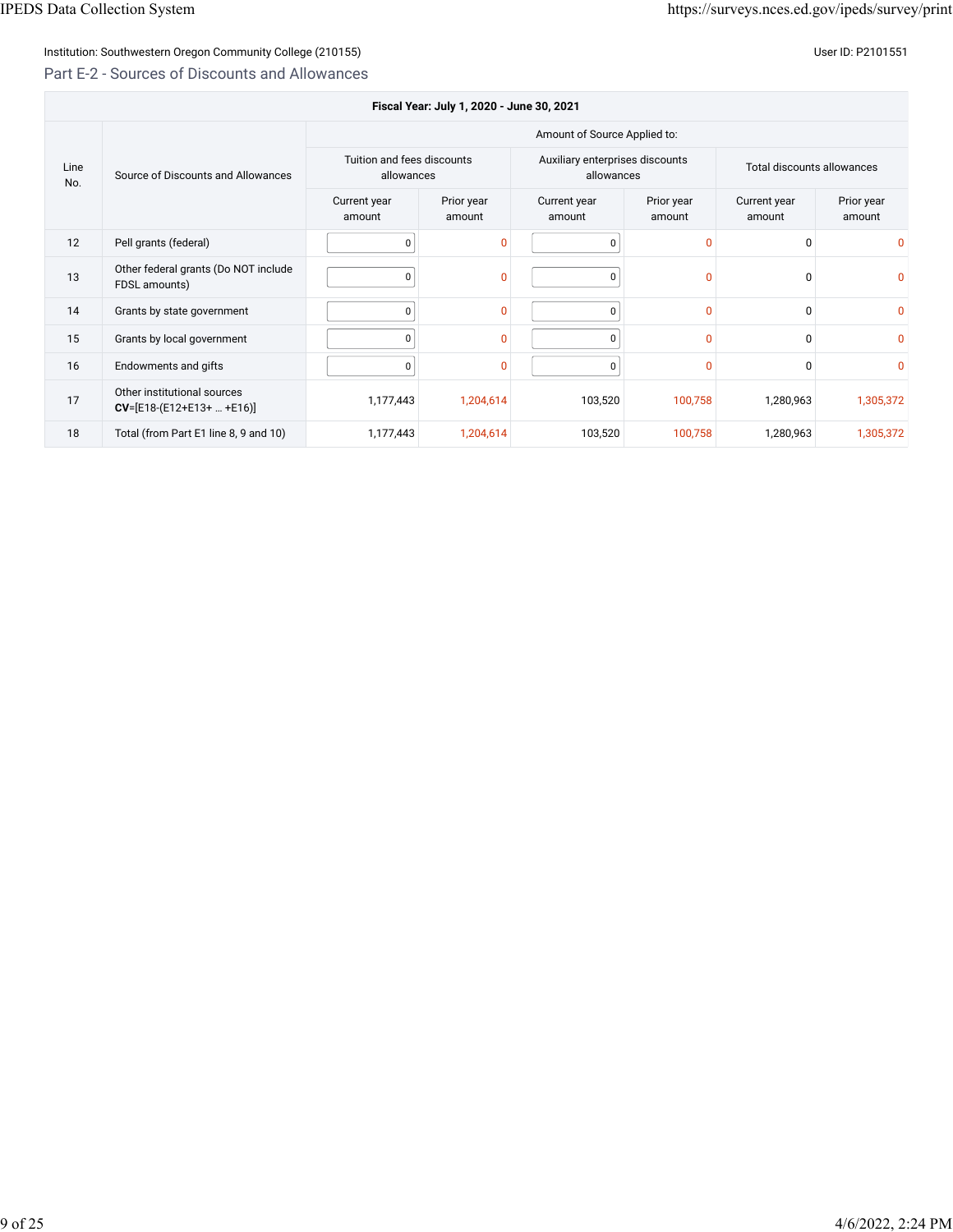## Institution: Southwestern Oregon Community College (210155) Community College (210155)

Part B - Revenues by Source (1)

| Fiscal Year: July 1, 2020 - June 30, 2021 |                 |                                                                                          |                     |                   |
|-------------------------------------------|-----------------|------------------------------------------------------------------------------------------|---------------------|-------------------|
| Line No.                                  | Source of Funds |                                                                                          | Current year amount | Prior year amount |
|                                           |                 | <b>Operating Revenues</b>                                                                |                     |                   |
| 01                                        |                 | Tuition and fees, after deducting discounts and allowances                               | 3,028,114           | 3,524,146         |
|                                           |                 |                                                                                          |                     |                   |
|                                           |                 | Grants and contracts - operating                                                         |                     |                   |
| 02                                        |                 | Federal operating grants and contracts                                                   | 2,886,701           | 1,869,236         |
| 03                                        |                 | State operating grants and contracts                                                     | 552,129             | 521,145           |
| 04                                        |                 | Local government/private operating grants and contracts                                  | 1,111,498           | 1,022,899         |
|                                           | 04a             | Local government operating grants and contracts                                          | 0                   | $\mathbf{0}$      |
|                                           | 04 <sub>b</sub> | Private operating grants and contracts                                                   | 1,111,498           | 1,022,899         |
| 05                                        |                 | Sales and services of auxiliary enterprises,<br>after deducting discounts and allowances | 3,242,334           | 2,989,925         |
| 26                                        |                 | Sales and services of educational activities                                             | 1,376,631           | 845,608           |
| 08                                        |                 | Other sources - operating (CV)<br>$CV=[B09-(B01++B26)]$                                  | 0                   | $\overline{0}$    |
| 09                                        |                 | Total operating revenues                                                                 | 12,197,407          | 10,772,959        |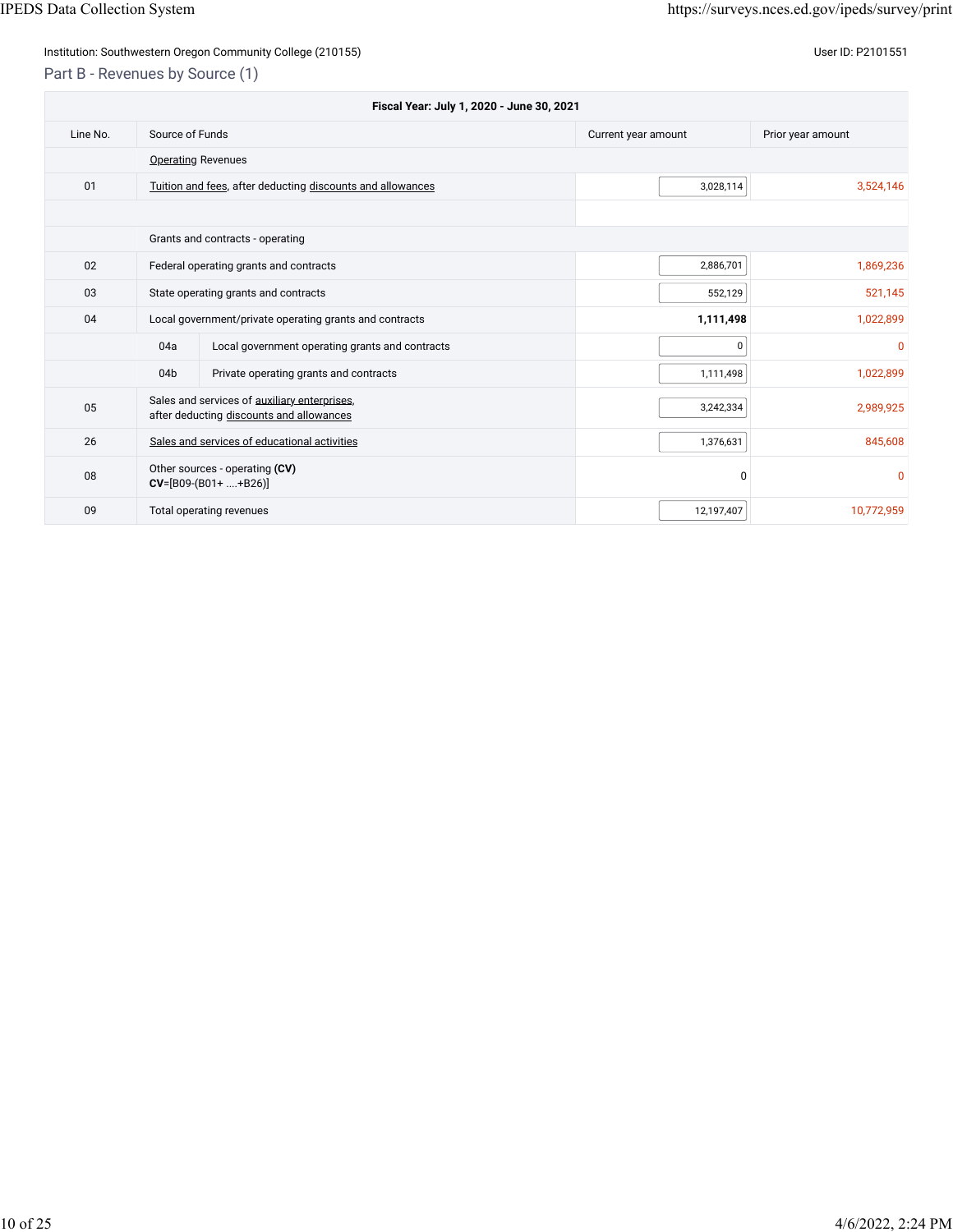## Institution: Southwestern Oregon Community College (210155) Contract the Contract of Contract of Community College (210155)

Part B - Revenues by Source (2)

| Fiscal Year: July 1, 2020 - June 30, 2021 |                                                                           |                     |                   |  |
|-------------------------------------------|---------------------------------------------------------------------------|---------------------|-------------------|--|
| Line No.                                  | Source of funds                                                           | Current year amount | Prior year amount |  |
|                                           | Nonoperating Revenues                                                     |                     |                   |  |
| 10                                        | Federal appropriations                                                    | $\pmb{0}$           | $\mathbf{0}$      |  |
| 11                                        | State appropriations                                                      | 8,105,753           | 8,185,594         |  |
| 12                                        | Local appropriations, education district taxes, and similar support       | 6,291,948           | 6,279,597         |  |
|                                           |                                                                           |                     |                   |  |
|                                           | Grants-nonoperating                                                       |                     |                   |  |
| 13                                        | Federal nonoperating grants Do NOT include Federal Direct Student Loans   | 7,414,111           | 3,909,033         |  |
| 14                                        | State nonoperating grants                                                 | 1,026,912           | 1,150,518         |  |
| 15                                        | Local government nonoperating grants                                      | 0                   | $\mathbf{0}$      |  |
| 16                                        | Gifts, including contributions from affiliated organizations              | 564,384             | 1,375             |  |
| 17                                        | Investment income                                                         | 213,910             | 450,251           |  |
| 18                                        | Other nonoperating revenues<br>$CV=[B19-(B10++B17)]$                      | $\Omega$            | 3,450,678         |  |
| 19                                        | Total nonoperating revenues                                               | 23,617,018          | 23,427,046        |  |
| 27                                        | Total operating and nonoperating revenues<br>CV=[B19+B09]                 | 35,814,425          | 34,200,005        |  |
| 28                                        | 12-month Student FTE from E12                                             | 1,217               | 1,354             |  |
| 29                                        | Total operating and nonoperating revenues per student FTE<br>CV=[B27/B28] | 29,428              | 25,258            |  |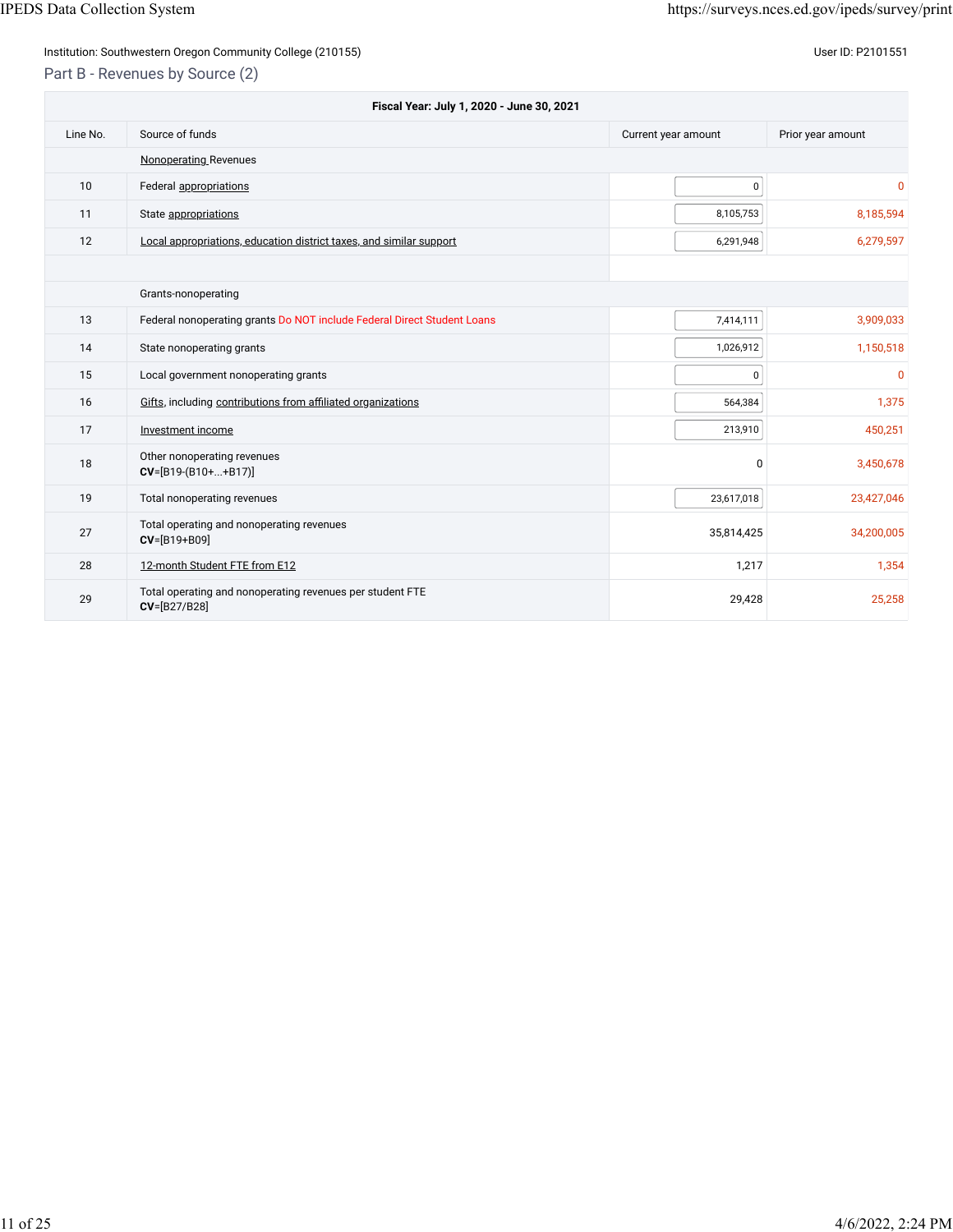## Part B - Revenues by Source (3)

| Fiscal Year: July 1, 2020 - June 30, 2021 |                                                           |                     |                          |  |
|-------------------------------------------|-----------------------------------------------------------|---------------------|--------------------------|--|
| Line No.                                  | Source of funds                                           | Current year amount | Prior year amount        |  |
|                                           | Other Revenues and Additions                              |                     |                          |  |
| 20                                        | <b>Capital appropriations</b>                             |                     | 8,327,089<br>696,085     |  |
| 21                                        | Capital grants and gifts                                  |                     | $\Omega$<br>$\Omega$     |  |
| 22                                        | Additions to permanent endowments                         |                     | $\mathbf{0}$<br>0        |  |
| 23                                        | Other revenues and additions<br>$CV=[B24-(B20++B22)]$     |                     | $\mathbf{0}$<br>$\Omega$ |  |
| 24                                        | Total other revenues and additions<br>$CV=[B25-(B9+B19)]$ |                     | 696,085<br>8,327,089     |  |
|                                           |                                                           |                     |                          |  |
| 25                                        | Total all revenues and other additions                    |                     | 36,510,510<br>42,527,094 |  |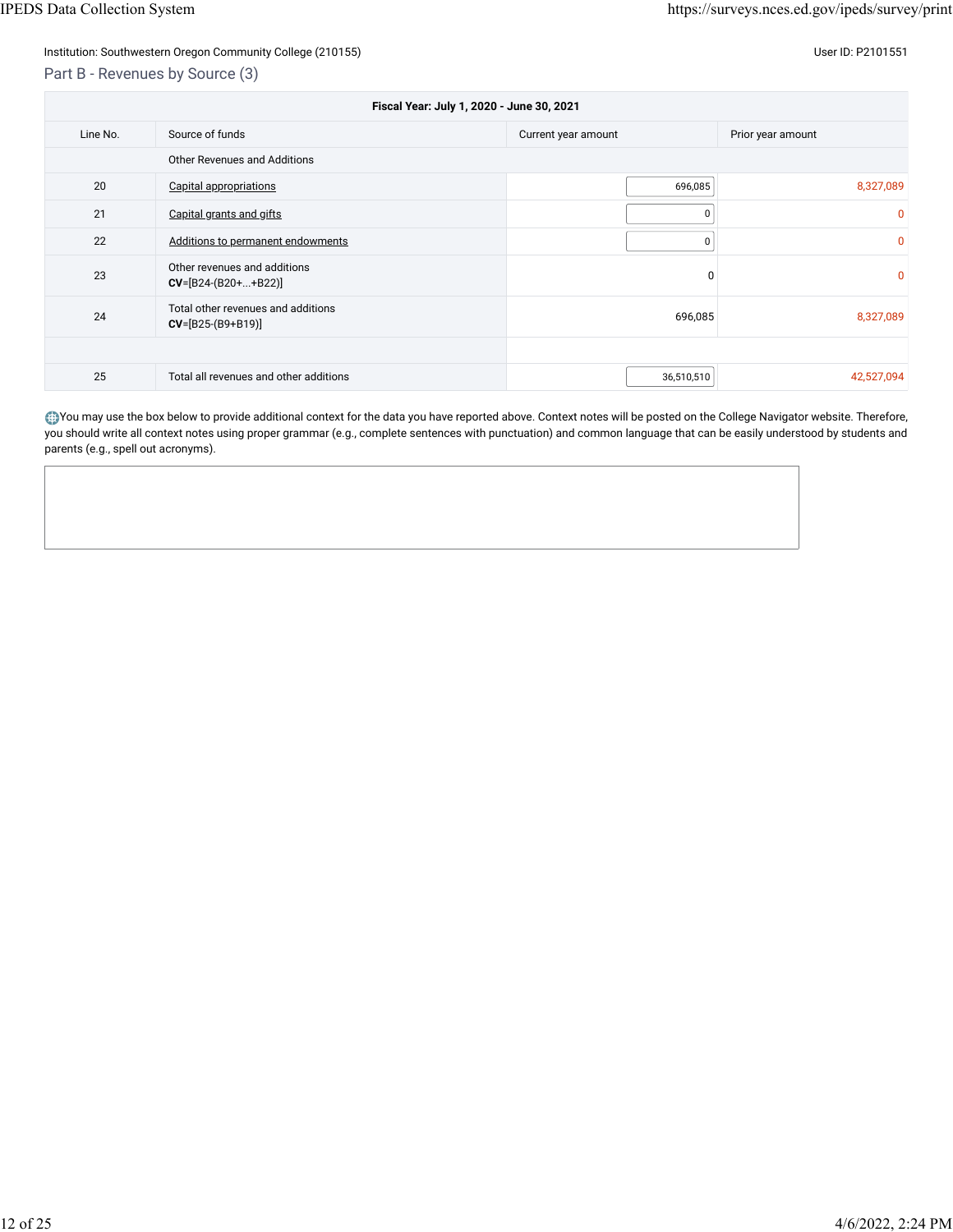## Institution: Southwestern Oregon Community College (210155) Contract the Contract of Contract of Community College (210155)

## Part C-1 - Expenses by Functional Classification

| Fiscal Year: July 1, 2020 - June 30, 2021<br><b>Report Total Operating AND Nonoperating Expenses in this section</b> |                                                                                                       |              |                     |                    |                    |
|----------------------------------------------------------------------------------------------------------------------|-------------------------------------------------------------------------------------------------------|--------------|---------------------|--------------------|--------------------|
| Line No.                                                                                                             | <b>Expense: Functional Classifications</b>                                                            | Total amount | Prior Year          | Salaries and wages | Prior Year         |
|                                                                                                                      |                                                                                                       | (1)          | <b>Total Amount</b> | (2)                | Salaries and wages |
| 01                                                                                                                   | Instruction                                                                                           | 5,297,006    | 6,993,663           | 3,460,657          | 3,925,966          |
| 02                                                                                                                   | Research                                                                                              | 0            | $\mathbf{0}$        | $\Omega$           | $\mathbf{0}$       |
| 03                                                                                                                   | Public service                                                                                        | 2,259,419    | 2,807,291           | 942,668            | 1,230,079          |
| 05                                                                                                                   | Academic support                                                                                      | 1,338,123    | 1,877,323           | 803,499            | 818,905            |
| 06                                                                                                                   | Student services                                                                                      | 4,510,889    | 5,886,838           | 2,295,347          | 2,570,383          |
| 07                                                                                                                   | Institutional support                                                                                 | 7,035,486    | 7,086,202           | 2,725,451          | 2,351,691          |
| 10                                                                                                                   | Scholarships and fellowships expenses,<br>net of discounts and allowances<br>(from Part E-1, line 11) | 3,819,871    | 4,445,686           |                    |                    |
| 11                                                                                                                   | <b>Auxiliary enterprises</b>                                                                          | 2,549,936    | 3,161,760           | 1,132,758          | 1,159,561          |
| 14                                                                                                                   | Other Functional Expenses and deductions<br>$CV=[C19-(C01++C11)]$                                     | 9,300,207    | 3,745,257           | $\Omega$           | $\Omega$           |
| 19                                                                                                                   | <b>Total expenses and deductions</b>                                                                  | 36,110,937   | 36,004,020          | 11,360,380         | 12,056,585         |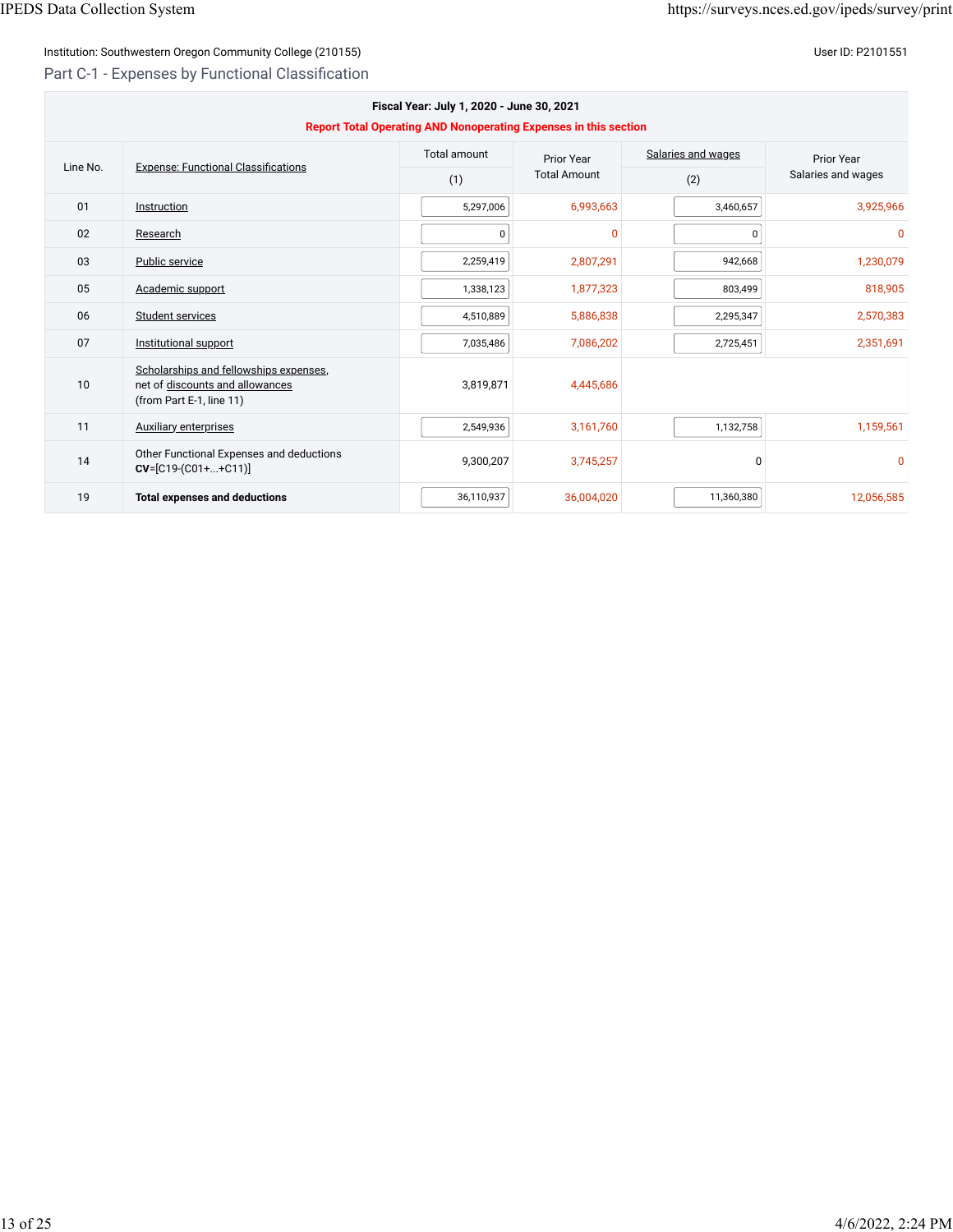## Institution: Southwestern Oregon Community College (210155) Contract the Contract of Contract of Contract of Co Part C-2 - Expenses by Natural Classification

| Fiscal Year: July 1, 2020 - June 30, 2021 |                                                                      |                     |                   |  |  |
|-------------------------------------------|----------------------------------------------------------------------|---------------------|-------------------|--|--|
| Line No.                                  | <b>Expense: Natural Classifications</b>                              | <b>Total Amount</b> | Prior year amount |  |  |
| $19-2$                                    | Salaries and Wages (from Part C-1, Column 2 line 19)                 | 11,360,380          | 12,056,585        |  |  |
| $19-3$                                    | <b>Benefits</b>                                                      | 6,490,986           | 6,552,706         |  |  |
| $19-4$                                    | Operation and Maintenance of Plant (as a natural expense)            | 1,079,555           | 1,113,280         |  |  |
| $19-5$                                    | Depreciation                                                         | 2,126,766           | 1,642,498         |  |  |
| $19-6$                                    | Interest                                                             | 1,834,264           | 2,017,538         |  |  |
| $19-7$                                    | Other Natural Expenses and Deductions<br>$CV=[C19-1-(C19-2++C19-6)]$ | 13,218,986          | 12,621,413        |  |  |
| $19-1$                                    | <b>Total Expenses and Deductions</b><br>(from Part C-1, Line 19)     | 36,110,937          | 36,004,020        |  |  |
| $20-1$                                    | 12-month Student FTE (from E12 survey)                               | 1,217               | 1,354             |  |  |
| $21 - 1$                                  | Total expenses and deductions per student FTE<br>CV=[C19-1/C20-1]    | 29,672              | 26,591            |  |  |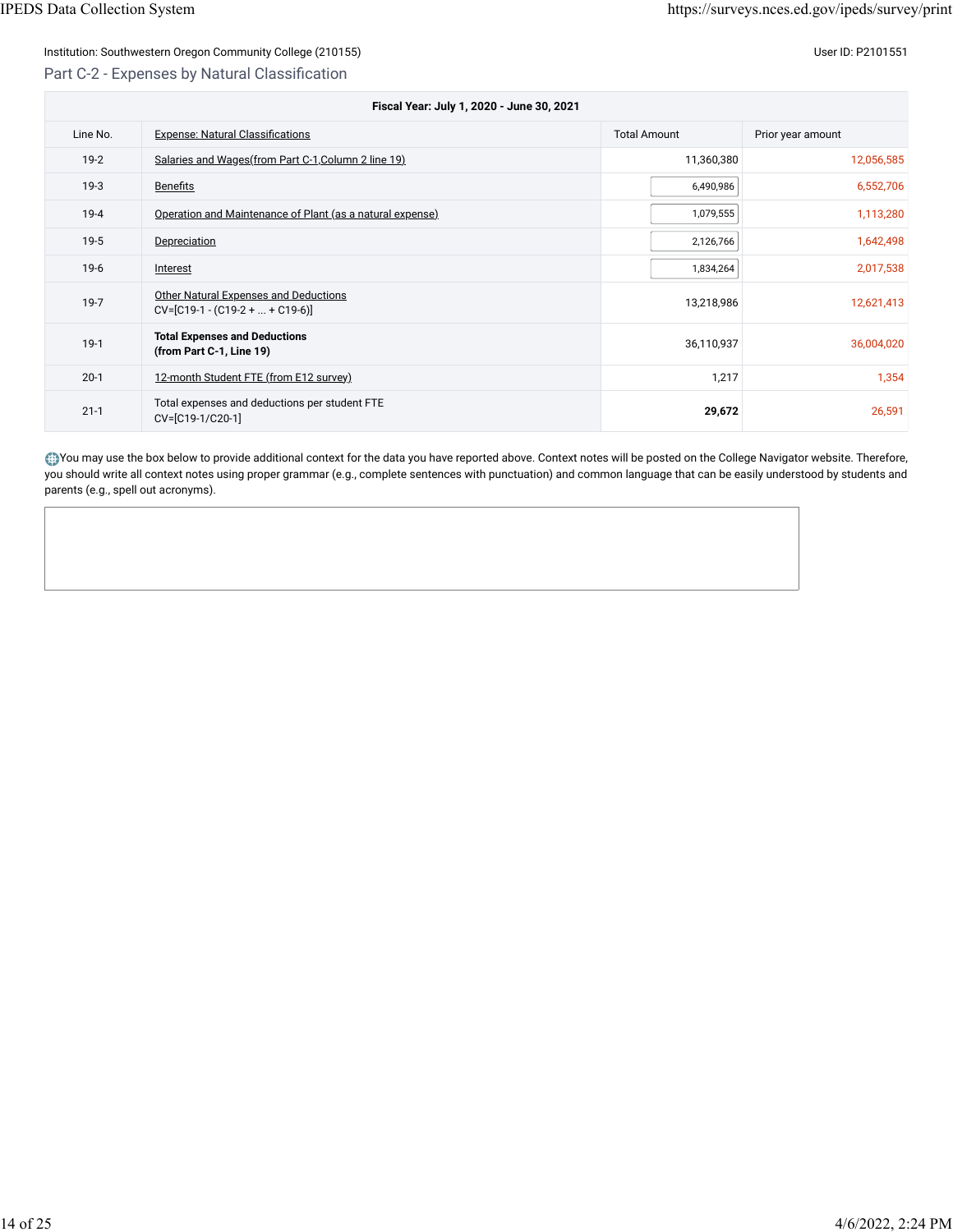## Part M-1 - Pension Information

| l Iser ID: P210 |  |  |
|-----------------|--|--|

| Fiscal Year: July 1, 2020 - June 30, 2021 |                                      |                     |                   |  |
|-------------------------------------------|--------------------------------------|---------------------|-------------------|--|
| Line No.                                  | Description                          | Current year amount | Prior Year amount |  |
| 01                                        | Pension expense                      | 3,908,035           | 3,490,950         |  |
| 02                                        | Net Pension liability                | 19,628,150          | 15,686,037        |  |
| 03                                        | Deferred inflows related to pension  | 1,444,918           | 1,484,270         |  |
| 04                                        | Deferred outflows related to pension | 5,514,089           | 4,209,832         |  |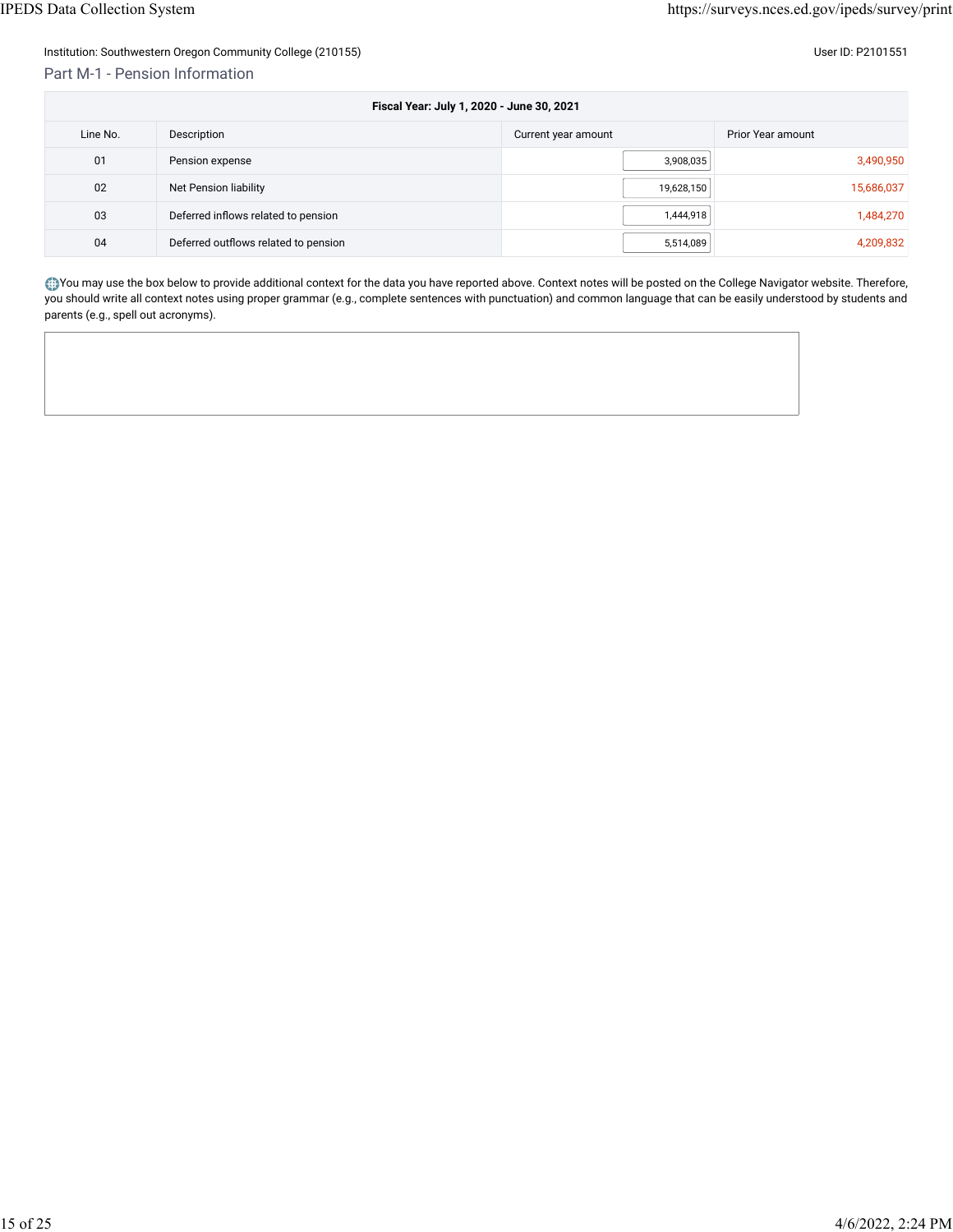Part M-2 - Postemployment Benefits Other than Pension (OPEB) Information

| Fiscal Year: July 1, 2020 - June 30, 2021 |                                   |                      |           |                   |  |
|-------------------------------------------|-----------------------------------|----------------------|-----------|-------------------|--|
| Line No.                                  | Description                       | Current year amount  |           | Prior Year amount |  |
| 05                                        | OPEB expense                      | է                    | 305,851   | 81,748            |  |
| 06                                        | Net OPEB liability                |                      | 2,328,612 | 2,604,875         |  |
| 07                                        | Deferred inflows related to OPEB  | է                    | 449,215   | 44,990            |  |
| 08                                        | Deferred outflows related to OPEB | $\blacktriangledown$ | 449,609   | 272,935           |  |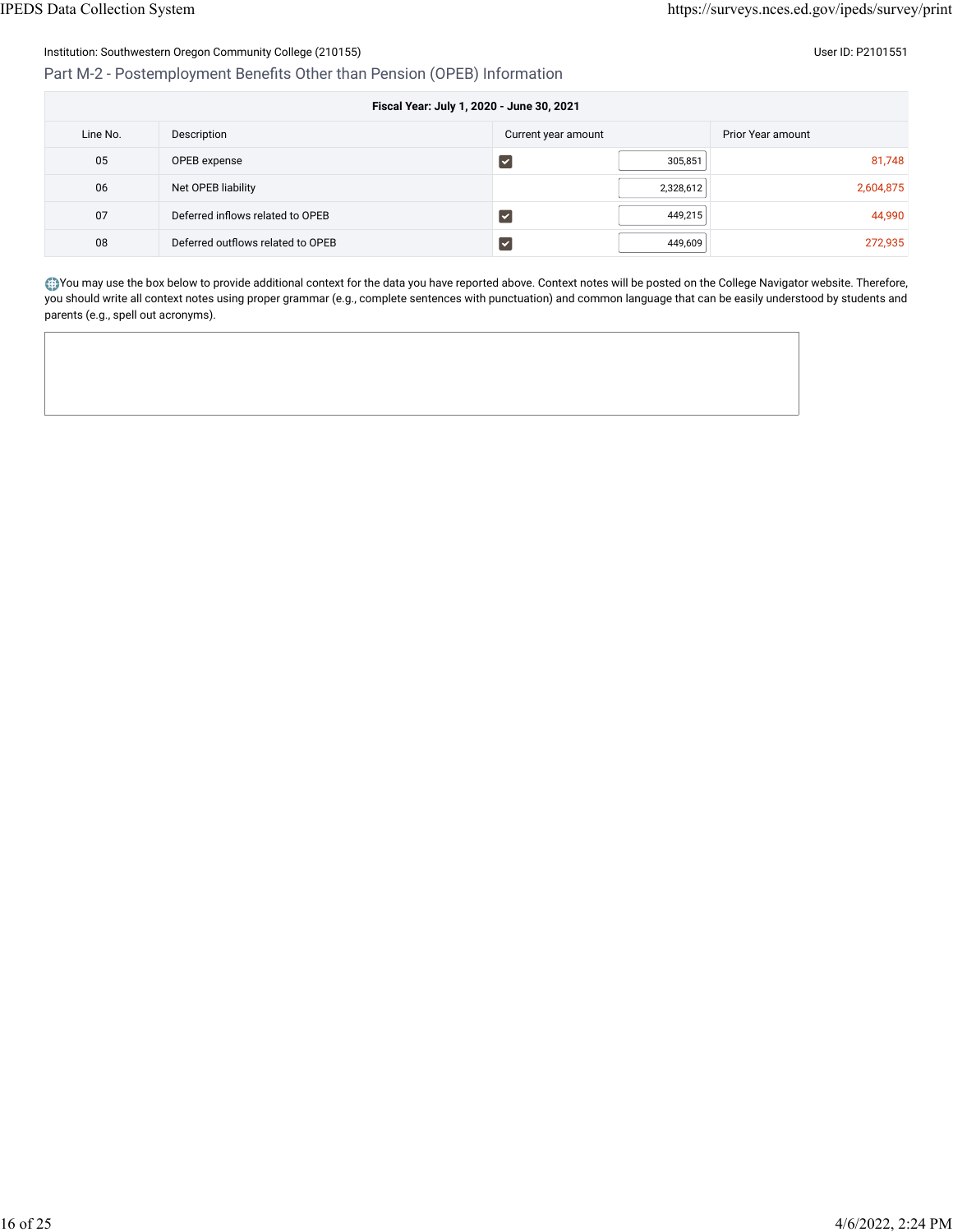#### Part H - Details of Endowment Net Assets

|          | Fiscal Year: July 1, 2020 - June 30, 2021                 |                                                                                                                                            |                     |                           |  |  |
|----------|-----------------------------------------------------------|--------------------------------------------------------------------------------------------------------------------------------------------|---------------------|---------------------------|--|--|
|          |                                                           | Include not only endowment net assets held by the institution, but any assets held by private foundations affiliated with the institution. |                     |                           |  |  |
| Line No. |                                                           | Value of Endowment Net Assets                                                                                                              | <b>Market Value</b> | <b>Prior Year Amounts</b> |  |  |
| 01       |                                                           | Value of endowment net assets at the beginning of the fiscal year                                                                          | 2,009,166           | 1,986,031                 |  |  |
| 02       |                                                           | Value of endowment net assets at the end of the fiscal year                                                                                | 2,482,440           | 2,009,166                 |  |  |
| 03       | Change in value of endowment net assets<br>$CV=[H02-H01]$ |                                                                                                                                            | 473,274             | 23,135                    |  |  |
|          | 03a                                                       | New gifts and additions                                                                                                                    | 85,065              | 70,188                    |  |  |
|          | 03 <sub>b</sub>                                           | Endowment net investment return                                                                                                            | 474,719             | 31,758                    |  |  |
|          | 03 <sub>c</sub>                                           | Spending distribution for current use                                                                                                      | 86,510              | $-78,811$                 |  |  |
|          | 03d                                                       | Other<br>$CV=[H03-(H03a+H03b+H03c)]$                                                                                                       | $-173,020$          | 0                         |  |  |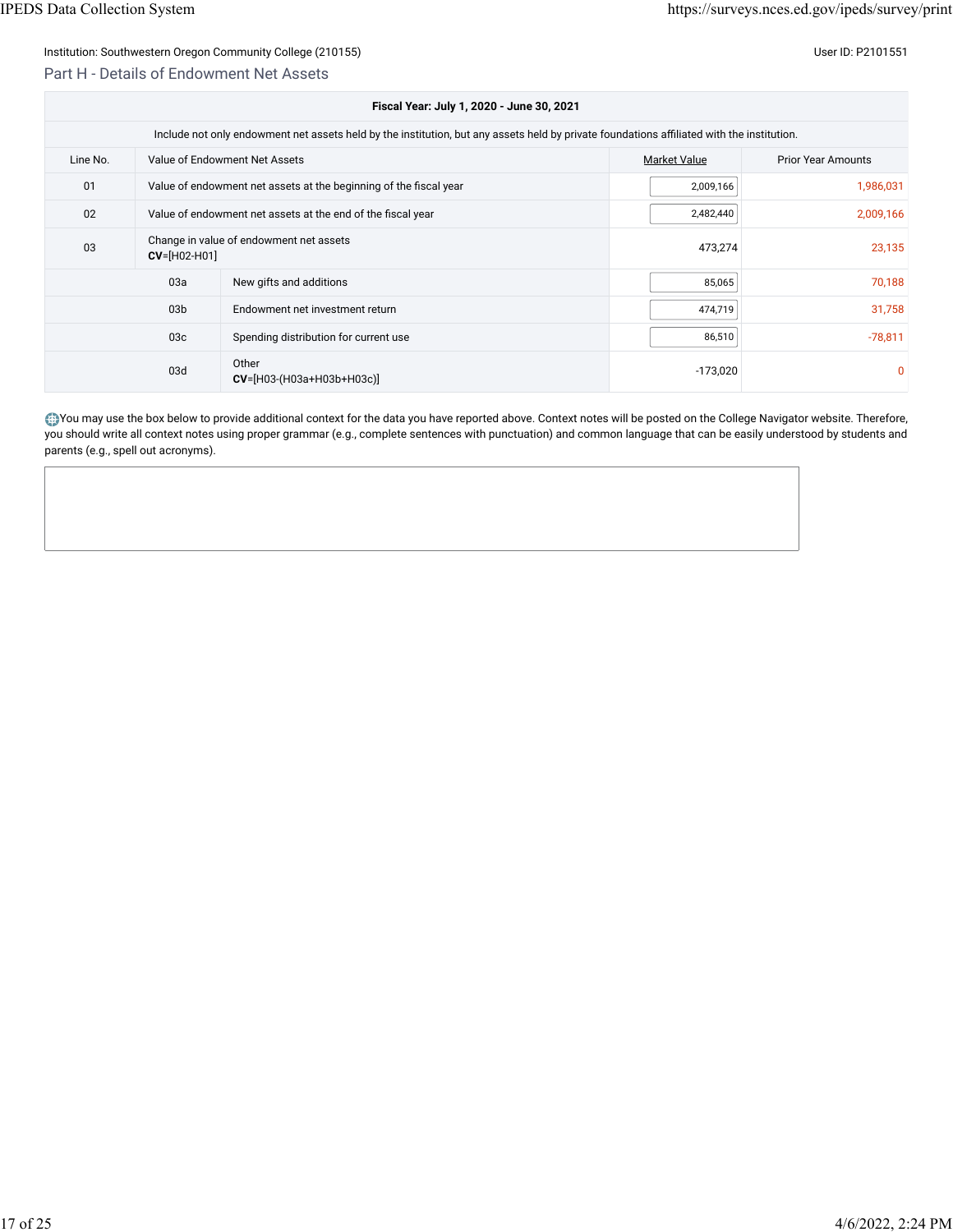Part N - Financial Health

| Fiscal Year: July 1, 2020 - June 30, 2021 |                                                                                                                                                                                                                         |                         |               |                   |  |
|-------------------------------------------|-------------------------------------------------------------------------------------------------------------------------------------------------------------------------------------------------------------------------|-------------------------|---------------|-------------------|--|
| Line No.                                  | Description<br>(If your institution is a parent institution then the amounts reported should include ALL of your child<br><i>institutions.</i><br>Include amounts for the institution's GASB and FASB component units.) | Current year amount     |               | Prior year amount |  |
| 01                                        | Operating income (Loss) + net nonoperating revenues (expenses)                                                                                                                                                          | $\overline{\mathbf{v}}$ | 425,174       | 1,804,015         |  |
| 02                                        | Operating revenues + nonoperating revenues                                                                                                                                                                              |                         | 36,916,032    | 42,527,094        |  |
| 03                                        | Change in net position                                                                                                                                                                                                  | $\overline{\mathbf{v}}$ | 1,018,159     | 6,523,074         |  |
| 04                                        | Net position                                                                                                                                                                                                            |                         | 7,613,550     | $-4,247,840$      |  |
| 05                                        | Expendable net assets                                                                                                                                                                                                   | $\blacktriangledown$    | $-14,474,392$ | 18,559,439        |  |
| 06                                        | Plant-related debt                                                                                                                                                                                                      |                         | 21,219,182    | 20,834,673        |  |
| 07                                        | <b>Total expenses</b>                                                                                                                                                                                                   |                         | 36,986,658    | 36,004,020        |  |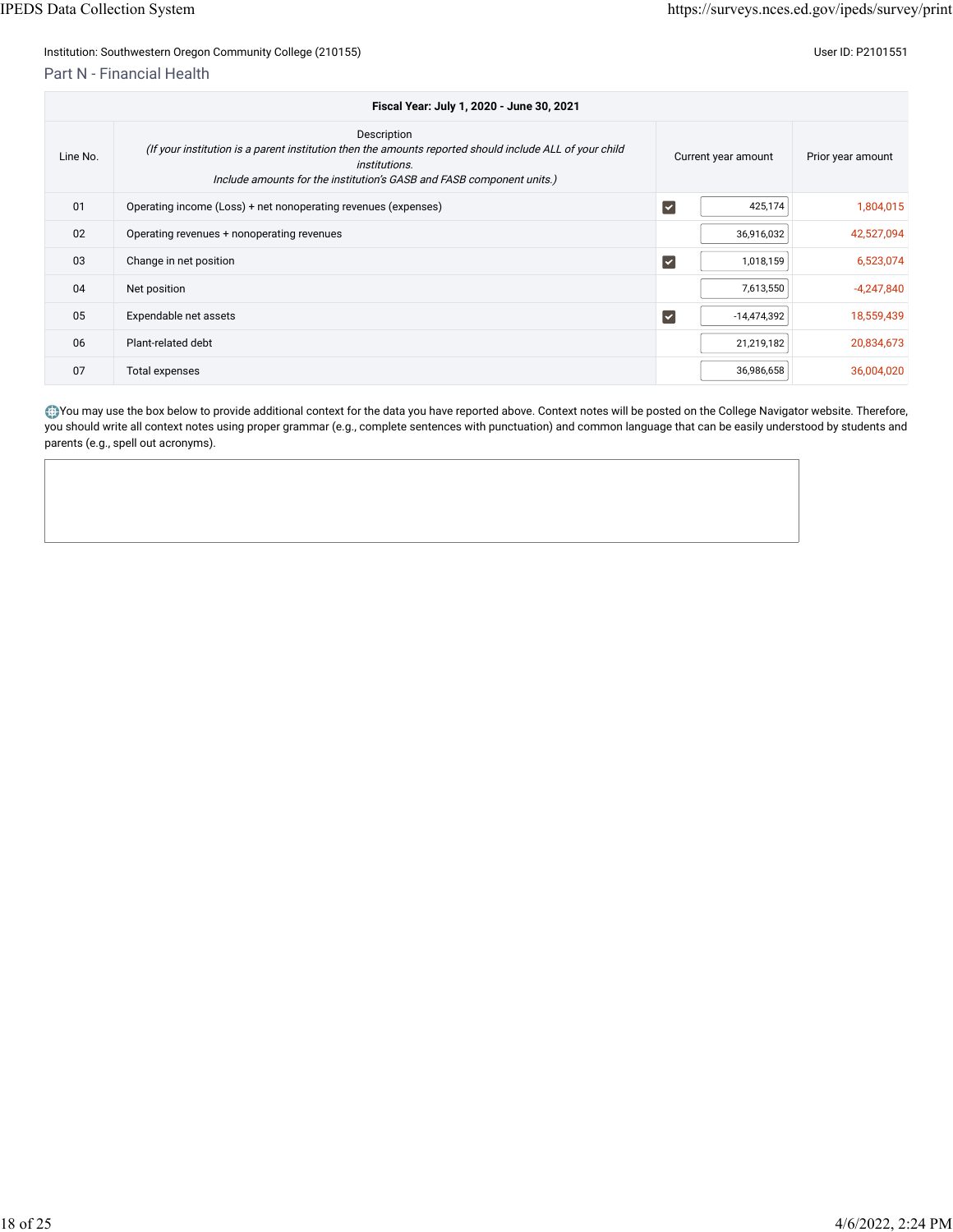#### Part J - Revenue Data for the Census Bureau

|                 | Fiscal Year: July 1, 2020 - June 30, 2021                       |                                                                                                      |                                                           |                          |           |                                                 |  |
|-----------------|-----------------------------------------------------------------|------------------------------------------------------------------------------------------------------|-----------------------------------------------------------|--------------------------|-----------|-------------------------------------------------|--|
|                 |                                                                 |                                                                                                      |                                                           | Amount                   |           |                                                 |  |
| Source and type |                                                                 | Total for all funds and<br>operations (includes<br>endowment funds, but<br>excludes component units) | <b>Education</b> and<br>general/independent<br>operations | Auxiliary<br>enterprises | Hospitals | Agriculture<br>extension/experiment<br>services |  |
|                 |                                                                 | (1)                                                                                                  | (2)                                                       | (3)                      | (4)       | (5)                                             |  |
| 01              | Tuition and fees                                                | 4,205,557                                                                                            | 4,205,557                                                 |                          |           |                                                 |  |
| 02              | Sales and services                                              | 4,722,485                                                                                            | 1,376,631                                                 | 3,345,854                |           | 0                                               |  |
| 03              | Federal<br>grants/contracts<br>(excludes Pell Grants)           | 6,296,331                                                                                            | 6,296,331                                                 | $\pmb{0}$                | $\pmb{0}$ | 0                                               |  |
|                 |                                                                 |                                                                                                      |                                                           |                          |           |                                                 |  |
|                 | Revenue from the state government:                              |                                                                                                      |                                                           |                          |           |                                                 |  |
| 04              | State appropriations,<br>current & capital                      | 8,105,753                                                                                            | 8,105,753                                                 | $\pmb{0}$                | $\pmb{0}$ | 0                                               |  |
| 05              | State grants and<br>contracts                                   | 1,579,042                                                                                            | 1,579,042                                                 | $\pmb{0}$                | $\pmb{0}$ | 0                                               |  |
|                 |                                                                 |                                                                                                      |                                                           |                          |           |                                                 |  |
|                 | Revenue from local governments:                                 |                                                                                                      |                                                           |                          |           |                                                 |  |
| 06              | Local appropriation,<br>current & capital                       | $\mathbf 0$                                                                                          | $\mathsf 0$                                               | $\pmb{0}$                | $\pmb{0}$ | 0                                               |  |
| 07              | Local government<br>grants/contracts                            | 1,111,498                                                                                            | 1,111,498                                                 | $\mathsf 0$              | $\pmb{0}$ | 0                                               |  |
|                 |                                                                 |                                                                                                      |                                                           |                          |           |                                                 |  |
| 08              | Receipts from<br>property and non-<br>property taxes            | 6,291,948                                                                                            |                                                           |                          |           |                                                 |  |
| 09              | Gifts and private<br>grants,<br>NOT including capital<br>grants | 564,384                                                                                              |                                                           |                          |           |                                                 |  |
| 10              | Interest earnings                                               | 213,910                                                                                              |                                                           |                          |           |                                                 |  |
| 11              | Dividend earnings                                               | $\pmb{0}$                                                                                            |                                                           |                          |           |                                                 |  |
| 12              | Realized capital gains                                          | $-6,096$                                                                                             |                                                           |                          |           |                                                 |  |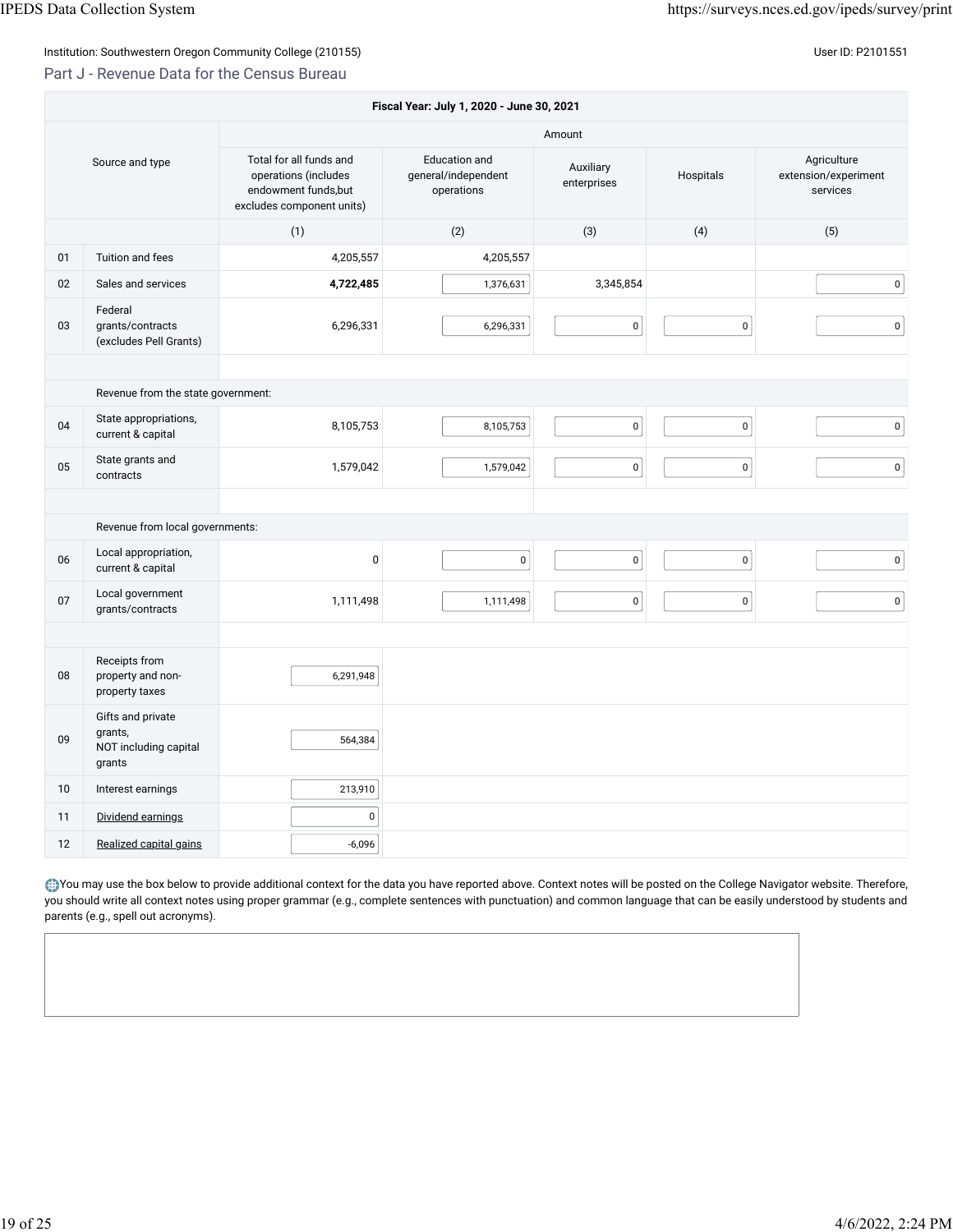## Part K - Expenditure Data for the Census Bureau

| Fiscal Year: July 1, 2020 - June 30, 2021 |                                                                         |                                                                                                         |                                                               |                          |           |                                                     |  |
|-------------------------------------------|-------------------------------------------------------------------------|---------------------------------------------------------------------------------------------------------|---------------------------------------------------------------|--------------------------|-----------|-----------------------------------------------------|--|
| Category                                  |                                                                         | Total for all funds and<br>operations (includes<br>endowment funds,<br>but excludes component<br>units) | <b>Education</b> and<br>qeneral/<br>independent<br>operations | Auxiliary<br>enterprises | Hospitals | Agriculture<br>extension/<br>experiment<br>services |  |
|                                           |                                                                         | (1)                                                                                                     | (2)                                                           | (3)                      | (4)       | (5)                                                 |  |
| 02                                        | Employee benefits, total                                                | 6,490,986                                                                                               | 5,826,473                                                     | 664,513                  | $\pmb{0}$ | 0                                                   |  |
| 03                                        | Payment to state retirement funds<br>(may be included in line 02 above) | 0                                                                                                       |                                                               |                          | $\pmb{0}$ | $\pmb{0}$                                           |  |
| 04                                        | Current expenditures including<br>salaries                              | 36,110,937                                                                                              | 33,561,001                                                    | 2,549,936                | $\pmb{0}$ | 0                                                   |  |
|                                           |                                                                         |                                                                                                         |                                                               |                          |           |                                                     |  |
|                                           | Capital outlays                                                         |                                                                                                         |                                                               |                          |           |                                                     |  |
| 05                                        | Construction                                                            | 16,087,461                                                                                              | 16,087,461                                                    | $\mathbf 0$              | $\pmb{0}$ | 0                                                   |  |
| 06                                        | Equipment purchases                                                     | 342,781                                                                                                 | 342,781                                                       | $\mathbf 0$              | $\pmb{0}$ | 0                                                   |  |
| 07                                        | Land purchases                                                          | 0                                                                                                       | 0                                                             | $\pmb{0}$                | $\pmb{0}$ | $\pmb{0}$                                           |  |
| 08                                        | Interest on debt outstanding, all funds<br>and activities               | 1,834,264                                                                                               |                                                               |                          |           |                                                     |  |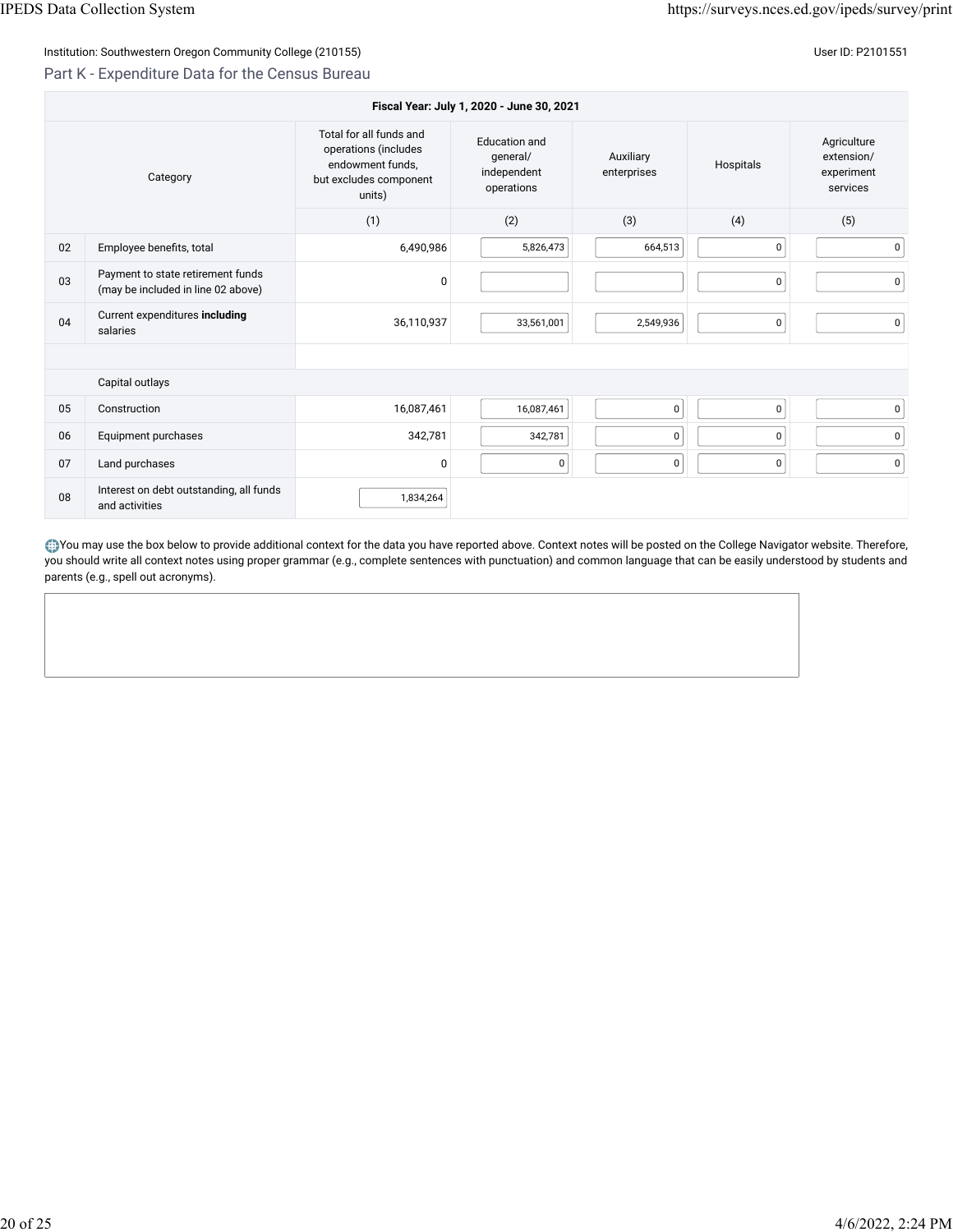#### Part L - Debt and Assets for Census Bureau, page 1

| Fiscal Year: July 1, 2020 - June 30, 2021 |                                                         |            |  |  |  |
|-------------------------------------------|---------------------------------------------------------|------------|--|--|--|
| <b>Debt</b>                               |                                                         |            |  |  |  |
|                                           | Category                                                | Amount     |  |  |  |
| 01                                        | Long-term debt outstanding at beginning of fiscal year  | 55,804,121 |  |  |  |
| 02                                        | Long-term debt issued during fiscal year                | 0          |  |  |  |
| 03                                        | Long-term debt retired during fiscal year               | 2,863,829  |  |  |  |
| 04                                        | Long-term debt outstanding at end of fiscal year        | 52,940,292 |  |  |  |
| 05                                        | Short-term debt outstanding at beginning of fiscal year | 0          |  |  |  |
| 06                                        | Short-term debt outstanding at end of fiscal year       | 1,200,000  |  |  |  |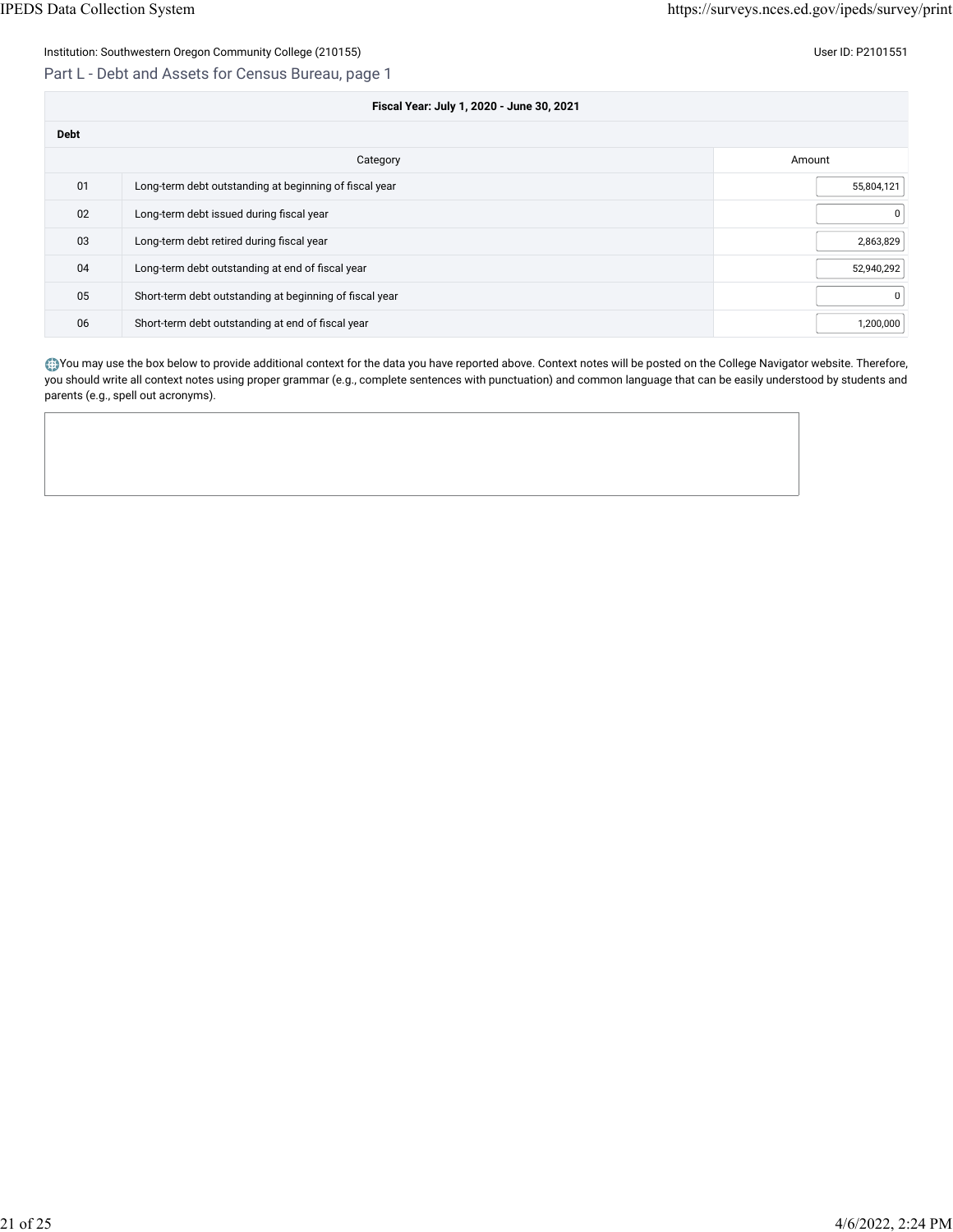#### Part L - Debt and Assets for Census Bureau, page 2

|               | Fiscal Year: July 1, 2020 - June 30, 2021                                                  |              |
|---------------|--------------------------------------------------------------------------------------------|--------------|
| <b>Assets</b> |                                                                                            |              |
|               | Category                                                                                   | Amount       |
| 07            | Total cash and security assets held at end of fiscal year in sinking or debt service funds | <sup>n</sup> |
| 08            | Total cash and security assets held at end of fiscal year in bond funds                    | $\Omega$     |
| 09            | Total cash and security assets held at end of fiscal year in all other funds               | $\Omega$     |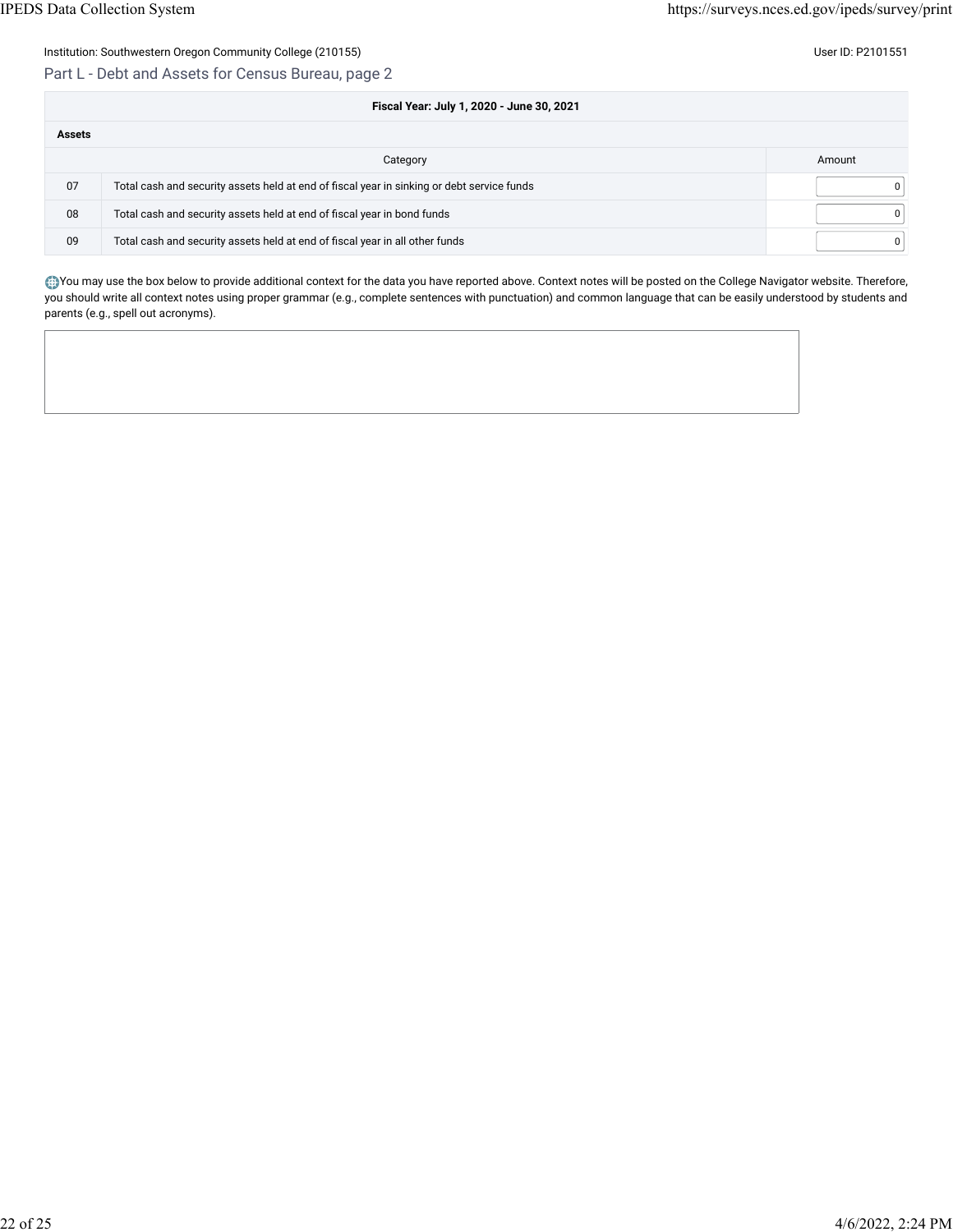Institution: Southwestern Oregon Community College (210155) Community College (210155)

#### Prepared by

#### **Prepared by**

Reporting Reminders:

- The name of the preparer is being collected so that we can follow up with the appropriate person in the event that there are questions concerning the data.
- The Keyholder will be copied on all email correspondence to other preparers.
- The time it took to prepare this component is being collected so that we can continue to improve our estimate of the reporting burden associated with IPEDS.
- Please include in your estimate the time it took for you to review instructions, query and search data sources, complete and review the component, and submit the data through the Data Collection System.
- Thank you for your assistance.

| This survey component was prepared by: |                               |  |                          |  |                   |  |
|----------------------------------------|-------------------------------|--|--------------------------|--|-------------------|--|
|                                        | Keyholder                     |  | <b>SFA Contact</b>       |  | <b>HR Contact</b> |  |
| $_{\circledcirc}$                      | <b>Finance Contact</b>        |  | Academic Library Contact |  | Other             |  |
|                                        | Name:   Kathy Dixon           |  |                          |  |                   |  |
|                                        | Email:   kathy.dixon@socc.edu |  |                          |  |                   |  |

How many staff from your institution only were involved in the data collection and reporting process of this survey component?

1.00 Number of Staff (including yourself)

How many hours did you and others from your institution only spend on each of the steps below when responding to this survey component? Exclude the hours spent collecting data for state and other reporting purposes.

| Staff member  | <b>Collecting Data Needed</b> | Revising Data to Match<br><b>IPEDS Requirements</b> | <b>Entering Data</b> | Revising and Locking<br>Data |
|---------------|-------------------------------|-----------------------------------------------------|----------------------|------------------------------|
| Your office   | 24.00<br>hours                | hours                                               | 2.50<br>hours        | hours                        |
| Other offices | hours                         | hours                                               | hours                | hours                        |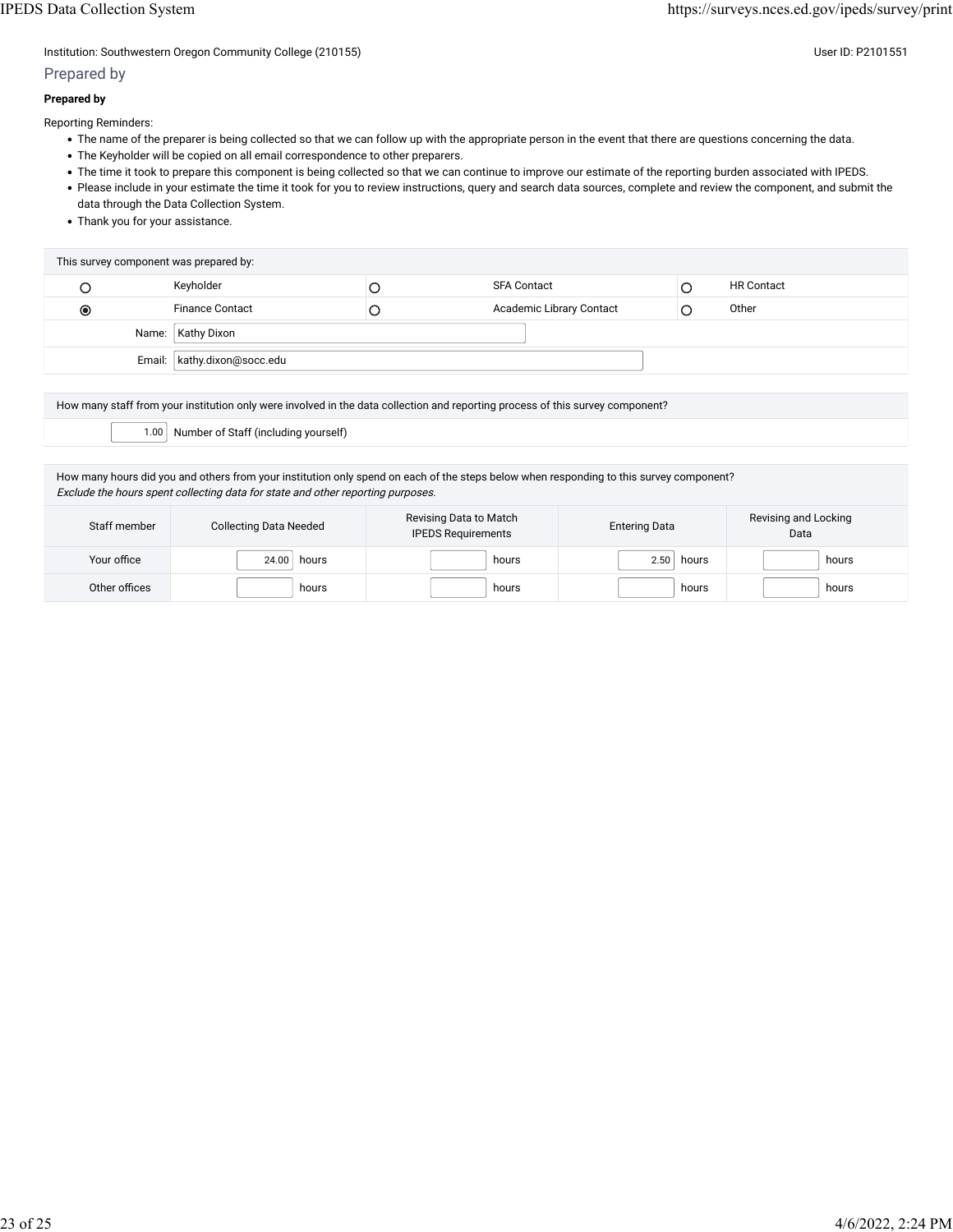#### Institution: Southwestern Oregon Community College (210155) Community College (210155)

#### Summary

#### **Finance Survey Summary**

IPEDS collects important information regarding your institution. All data reported in IPEDS survey components become available in the IPEDS Data Center and appear as aggregated data in various Department of Education reports. Additionally, some of the reported data appears specifically for your institution through the College Navigator website and is included in your institution's Data Feedback Report (DFR). The purpose of this summary is to provide you an opportunity to view some of the data that, when accepted through the IPEDS quality control process, will appear on the College Navigator website and/or your DFR. College Navigator is updated approximately three months after the data collection period closes and Data Feedback Reports will be available through the [Data Center](https://nces.ed.gov/ipeds/use-the-data) and sent to your institution's CEO in November 2021.

Please review your data for accuracy. If you have questions about the data displayed below after reviewing the data reported on the survey screens, please contact the IPEDS Help Desk at: 1-877-225-2568 or [ipedshelp@rti.org.](mailto:ipedshelp@rti.org)

| <b>Core Revenues</b>                 |                        |                                |                                  |  |  |
|--------------------------------------|------------------------|--------------------------------|----------------------------------|--|--|
| <b>Revenue Source</b>                | <b>Reported values</b> | Percent of total core revenues | Core revenues per FTE enrollment |  |  |
| Tuition and fees                     | \$3,028,114            | 9%                             | \$2,488                          |  |  |
| State appropriations                 | \$8,105,753            | 24%                            | \$6,660                          |  |  |
| Local appropriations                 | \$6,291,948            | 19%                            | \$5,170                          |  |  |
| Government grants and contracts      | \$11,879,853           | 36%                            | \$9,762                          |  |  |
| Private gifts, grants, and contracts | \$1,675,882            | 5%                             | \$1,377                          |  |  |
| Investment income                    | \$213,910              | 1%                             | \$176                            |  |  |
| Other core revenues                  | \$2,072,716            | 6%                             | \$1,703                          |  |  |
| Total core revenues                  | \$33,268,176           | 100%                           | \$27,336                         |  |  |
|                                      |                        |                                |                                  |  |  |
| Total revenues                       | \$36,510,510           | N/A                            | \$30,000                         |  |  |

Other core revenues include federal appropriations; sales and services of educational activities; other operating and nonoperating sources; and other revenues and additions (e.g., capital appropriations, capital grants and gifts, etc.). Core revenues exclude revenues from auxiliary enterprises (e.g., bookstores, dormitories), hospitals, and independent operations. For institutions reporting in Full parent/child relationships, core revenues per FTE enrollment amounts will not be allocated to child institutions.

| <b>Core Expenses</b>    |                        |                                |                                  |
|-------------------------|------------------------|--------------------------------|----------------------------------|
| <b>Expense function</b> | <b>Reported values</b> | Percent of total core expenses | Core expenses per FTE enrollment |
| Instruction             | \$5,297,006            | 16%                            | \$4,353                          |
| Research                | \$0                    | 0%                             | \$0                              |
| Public service          | \$2,259,419            | 7%                             | \$1,857                          |
| Academic support        | \$1,338,123            | 4%                             | \$1,100                          |
| Institutional support   | \$7,035,486            | 21%                            | \$5,781                          |
| Student services        | \$4,510,889            | 13%                            | \$3,707                          |
| Other core expenses     | \$13,120,078           | 39%                            | \$10,781                         |
| Total core expenses     | \$33,561,001           | 100%                           | \$27,577                         |
|                         |                        |                                |                                  |
| Total expenses          | \$36,110,937           | N/A                            | \$29,672                         |

Other core expenses include scholarships and fellowships, net of discounts and allowances, and other expenses. Core expenses exclude expenses from auxiliary enterprises (e.g., bookstores, dormitories), hospitals, and independent operations. For institutions reporting in Full parent/child relationships, core expenses per FTE enrollment amounts will not be allocated to child institutions.

| <b>Calculated value</b> |                         |  |  |  |  |
|-------------------------|-------------------------|--|--|--|--|
|                         | <b>Calculated value</b> |  |  |  |  |
| FTE enrollment          | 1.217                   |  |  |  |  |
|                         |                         |  |  |  |  |

The full-time equivalent (FTE) enrollment used in this report is the sum of the institution's FTE undergraduate enrollment and FTE graduate enrollment (as calculated from or reported on the 12-month Enrollment component). FTE is estimated using 12- month instructional activity (credit and/or clock hours). All doctor's degree students are reported as graduate students.